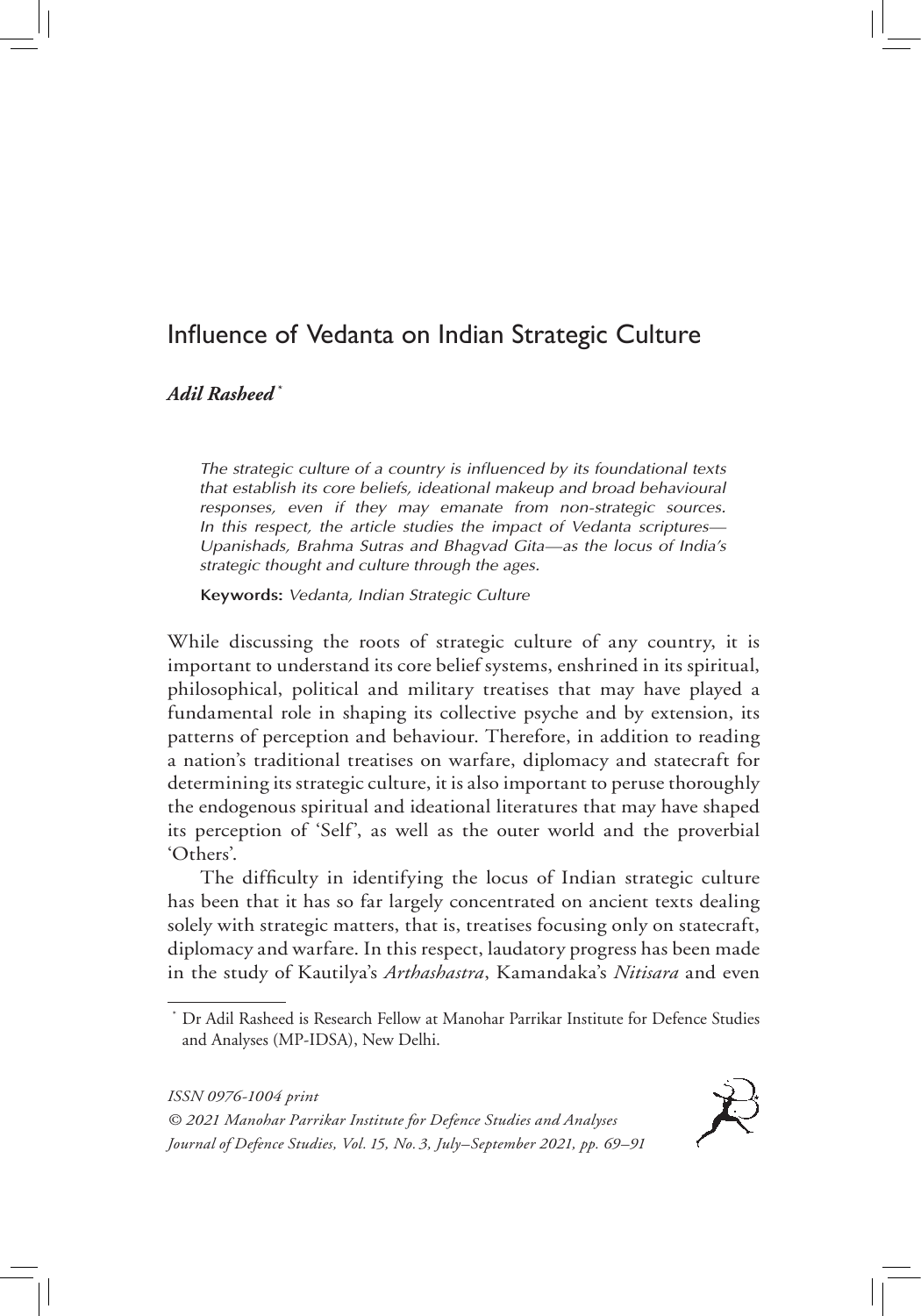Thiruvalluvar's *Kural*. Although much knowledge on Indian strategic orientation has been gleaned from these studies, the literature that has most profoundly influenced the Indian psyche and which consciously and subconsciously guides and informs its strategic behaviour still remains elusive to many strategic thinkers.

Therefore, the time has come to shift the focus to the foundational texts of India's spiritual and philosophical roots, even though these texts may not seem directly related to the strategic domain. In this regard, it is important to note that contemporary experts of 'strategic culture' do not solely delve into a country's historical treatises on strategic warfare, but peruse all the sources of indigenous knowledge that have played a role in establishing nation's self-perception and belief systems—including the spiritual, religious, philosophical, ethical and aesthetic traditions and culture—in order to scan the composition of its collective psyche and by extension, its temperamental ticks and behavioural responses. Thus, we find Alan Macmillan incorporating traditional belief systems in defining the term strategic culture itself: 'The decision making process in matters of defence is not an abstract construct based purely in the present moment but is, rather, steeped in the beliefs, biases, traditions and cultural identity of the individual country—all of which feeds into its strategic culture.'1

In fact, theorists like Michael Liebig even apply Pierre Bourdieu's sociological concepts of 'habitus' (which comprises socially ingrained habits, skills and dispositions) into the study of strategic culture.<sup>2</sup> According to Bourdieu, habitus is a 'system of dispositions—a present past that tends to perpetuate itself into the future by reactivation in similarly structured practices'.3 Thus, the habitus operates at both the semi-conscious and subconscious levels of behaviour and makes an impact on the ideational make-up of a nation's strategy formulation and conventions on leadership, even if these influences may emanate from a non-strategic domain. For instance, Mahatma Gandhi's mass movements, which were directed against British colonial policies, were derived from Vedantic concepts of *satya* (truth) and *ahimsa* (non-violence)—which, as a pioneering general, Gandhi executed in the strategic domain.

In fact, there is no denying the primacy of the sacred Vedas and their spiritual and philosophical exegeses in the Vedanta texts that have played an influential role in Indian strategic culture down the ages. In fact, some of independent India's central tenets, 'both of creed and strategy', are either derived or show conceptual similarities with Vedantist concepts.<sup>4</sup> For instance, India adopted 'Satyamev Jayate' (truth alone triumphs)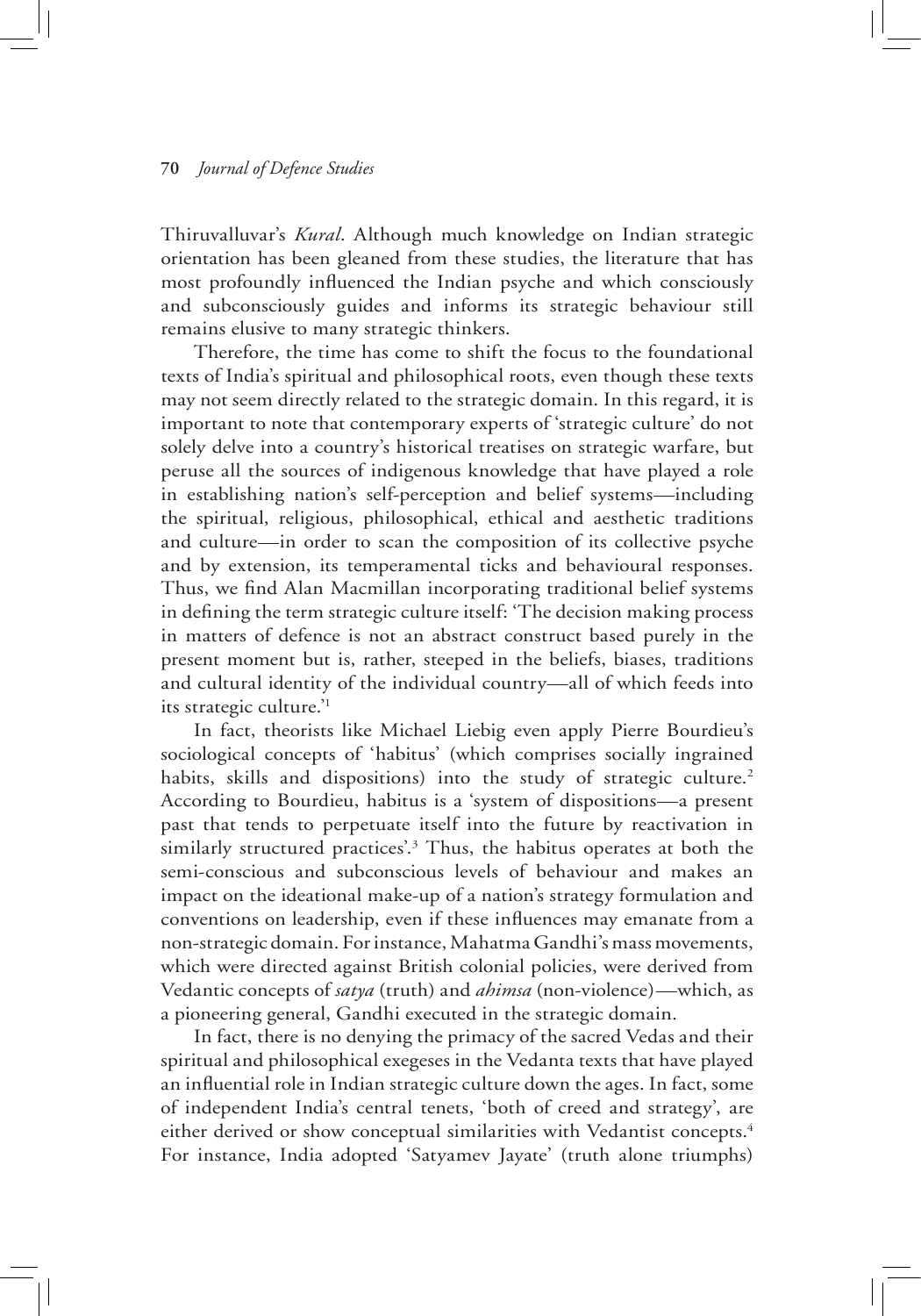as its national motto on 26 January 1950, which is a mantra from the Vedantic canon of the *Mundaka Upanishad*. 5 Another *mahavakya*  (grand pronouncement) is 'Vasudhaiva Kutumbakam' (the world is one family) from the Maha Upanishad,<sup>6</sup> which has been acknowledged as the cornerstone of India's political and cultural diplomacy on several occasions.7

Speaking at the World Culture Festival in March 2016, Indian Prime Minister Narendra Modi said, 'Indian culture is very rich and has inculcated in each one of us great values; we are the people who have come from *Aham Brahmasmi* to *Vasudhaiva Kutumbakam*; we are the people who have come from *Upanishads* to *Upgrah* (Satellite).'8 Earlier, addressing the United Nations General Assembly in 2014, he had said: 'Every nation's world view is shaped by its civilisation and philosophical tradition. India's ancient wisdom sees the world as one family. It is this timeless current of thought that gives India an unwavering belief in multilateralism.'9 On these and earlier occasions, Indian heads of state have enunciated Indian foreign and defence policies using Vedantic references. Many of India's rulers, freedom fighters and modern statesmen—ranging from Mahatma Gandhi, Chhatrapati Shivaji Maharaj, Bal Gangadhar Tilak, Subhash Chandra Bose and even kings like Akbar (espousing the distinctive *advaita* ideal of *Sulh-e-Kul*, that is, the peace of all-encompassing oneness)—have been proponents of Vedantic philosophy.

The imprint of Vedantist concepts and terminology on Indian strategic culture, therefore, seems more deep-seated than may have been considered thus far. In acknowledgement of this fact, this article emphasises the need for an objective and in-depth study of this foundational corpus of India's strategic thought and orientation. The article can only highlight a few of the spiritual and philosophical concepts with strategic implications from the Vedanta texts because it is merely an introduction to an enormous scholastic preserve. The next section is devoted to explaining the spiritual and intellectual concepts of Vedanta thoughts, while the following sections study the influence and impact of these concepts on India's strategic thought and culture.

#### **Vedanta Literature and Concepts**

#### **The Body of Vedanta Literature**

Vedanta (also known as *Uttara Mimansa*) constitutes one of the six systems of Hindu philosophy (*darshana*s) that emerged in ancient India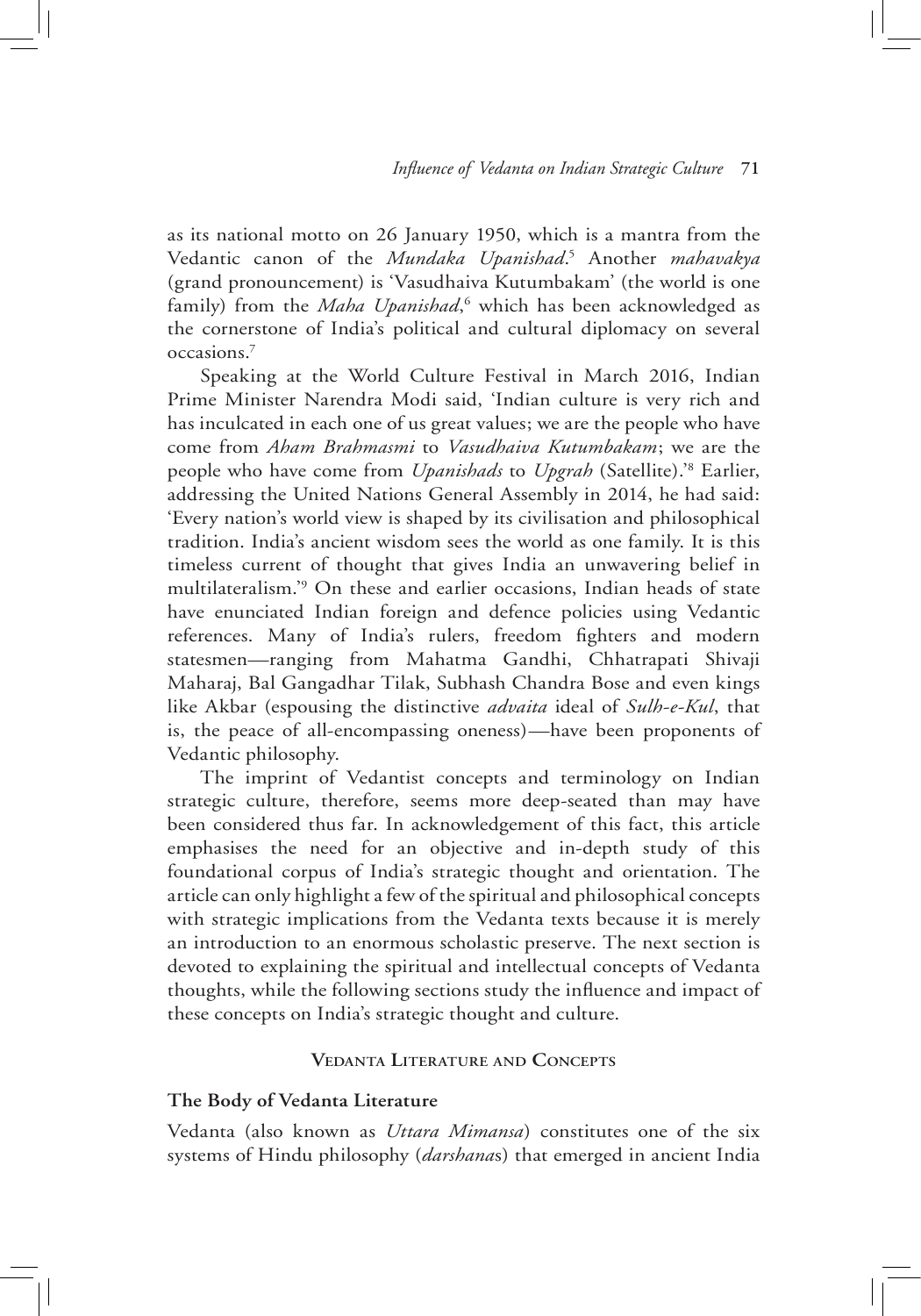(along with Samkhya, Yoga, Nyaya, Vaisheshikha and Mimamsa).10 Although it literally means the 'end or conclusion of the Vedas' (the oldest and most revered scriptures of Hinduism), Vedanta's concepts are viewed as the spiritual and philosophical apogee of ideas contained in the Vedas.

The three fundamental texts of Vedanta (called *Prasthanatrayi*) are:

- 1. *The Upanishads*: The most prominent being the longer and older ones, mainly the *Brihadaranyaka*, the *Chandogya*, the *Taittiriyya* and the *Katha*.
- 2. *The Brahma Sutras*: Attributed to sage Badaryana or Vyasa, it consists of 555 verses (*sutra*s) in four chapters. The main themes being *Brahman* (the ultimate reality) and human existence.
- 3. *The Bhagvad Gita*: This 701-verse religious text is also called *Gitopanishad* (Chapters 23–40 of 'Bhishma Parva' in Mahabharata) and is considered the manual for practical application of Upanishad in everyday life.

The spiritual truths contained in the Prasthanatrayi have been discussed and elucidated by philosophers and founders of several Vedanta schools, with varying ontological interpretations.

Their commentaries are preserved in the *Bhashya* texts, which deal with the varied perspectives on the nature of God (known as Brahman), ranging between the assertions of being essentially *dvaita* (dualistic, 'God being separate from creation') in nature to 'advaita' (non-dualistic, 'Godhead and all of creation being essentially one').<sup>11</sup>

# **Schools of Vedanta: Hierarchical Harmony of Apparent Divergences**

The following are the four main schools of Vedanta:<sup>12</sup>

1. *Advaitavad:* Adi Shankaracharya is considered the chief exponent of the Advaita school of thought, which is the classical theory of monism or non-dualism. The philosophy refers to the idea that there is only one, indivisible and ultimate reality, which it calls Brahman; the phenomenal and ephemeral world we seem to live in is merely an illusion (*maya*); and the innermost soul within every living being (*atman*) is not different from Brahman. Classical advaita, also known as Kevaladvaita (strict monism or non-dualism) as found in Upanishads and works of Adi Shankaracharya, takes the purely 'non-dualist' stance in that it brooks no distinctive attribute or qualification within the cosmic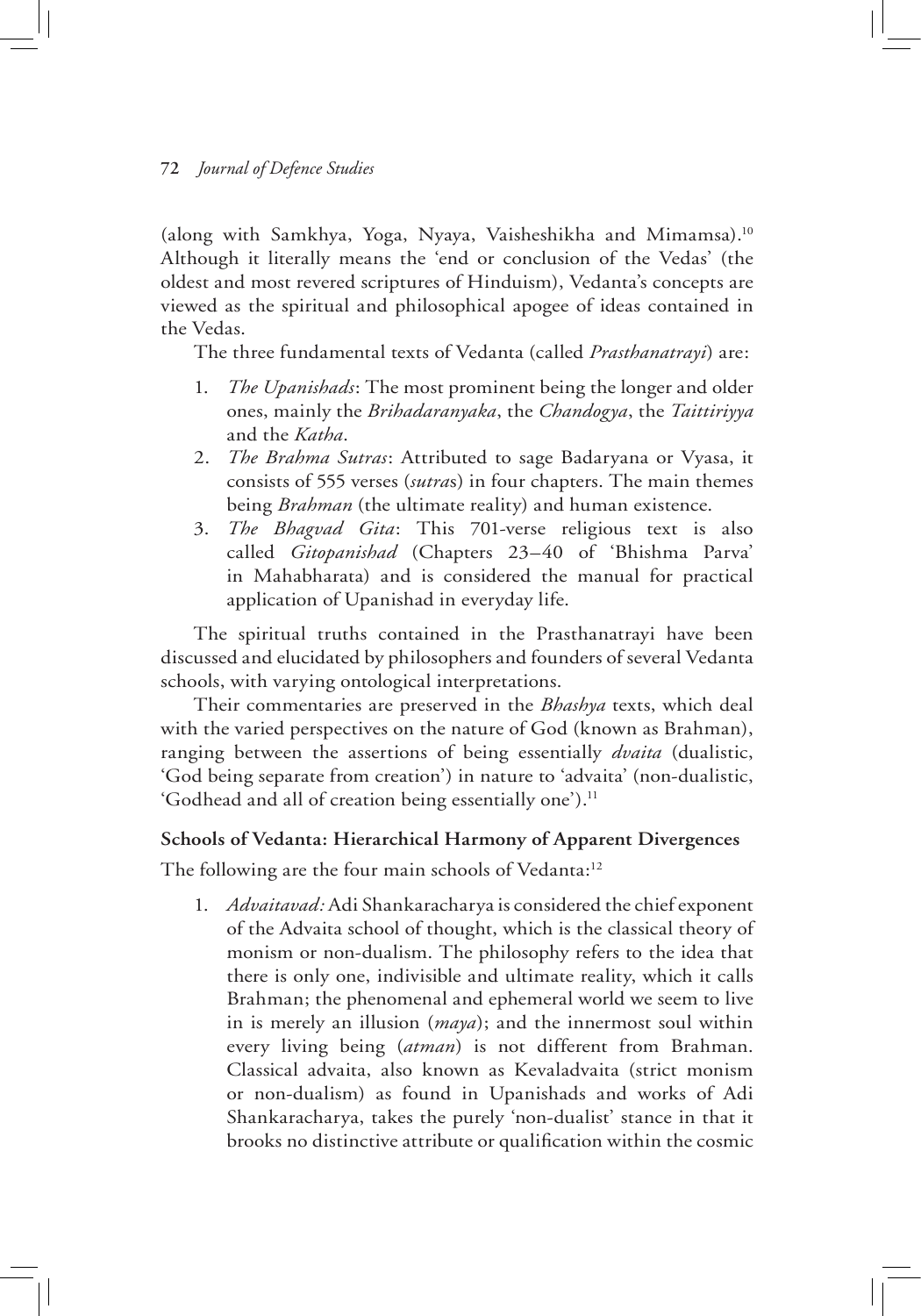whole (*nirakar*—Brahman without form; *nirguna*—without attribute; and *nirvishesh*—without distinction or characteristics).

- 2. *Vashishthadvaitavad* (qualified monism): This school is said to be best enunciated by Sri Ramanujacharya, along with Nathamuni and Yamuna. It advocates qualified non-duality, which believes that there are different attributes (*guna*s) in this world in spite of an all-embracing unity, including the *jiva* (living), the *ajiva* (non-living) and *ishvara* (the God Vishnu Narayana).
- 3. *Shuddadvaitavad* (pure non-dualism): According to its founding philosopher, Vallabhacharya (1479–1531 CE), there is equality in 'essence' of the individual self with God, like the analogy of sparks to fire. However, unlike Adi Shankaracharya, Vallabha does not deny God as the whole, but calls the atman on the individual as the part.
- 4. *Dvaitavad* (dualism): Propounded by Sri Madhavacharya in the thirteenth century, this school believes in the duality not only of the *atman* (the soul of an individual living being) from the Brahman (the universal 'over-soul'), but also of matter from God, one individual soul from another, matter and soul, and between various kinds of matter.

In addition to these main philosophical schools of Vedanta, there are other schools, namely, the Bhedabheda (whose Dvaitadvaita sub-school was founded by Nimbarka and Upadhika sub-school by Bhaskara) and Achintya Bhedabheda (propounded by Chaitanya Mahaprabhu).13

This diversity of thought among the different schools of Vedanta, paradoxically, does not contradict each other as they are considered by classical Hindu scholarship as different stages on the spiritual and philosophical path, ascending from Dvaita to Bhedabedha, then Vashishthadvaita, Shuddadvaita and ultimately, Kevaladvaita. They may appear different yet part of the same unity of existence at the same time.<sup>14</sup> All these theological interpretations of Hindu seers and scholars are the exegesis of the Vedanta texts.

In addition to these Upanishadic schools of divine ontology, the corpus of Vedanta literature includes the Bhagvad Gita, which is part of the Prasthanatrayi canon of the Vedanta. In fact, there is reference to Mahabharata—which contains the Bhagvad Gita—as the fifth Veda and it is indirectly referred to in the *Chandogya Upanishad* (7.1.2), which uses its other name *Itihasa Purana* ('historical traditions'). The other major Hindu epic, Ramayana, also makes the claim to be the fifth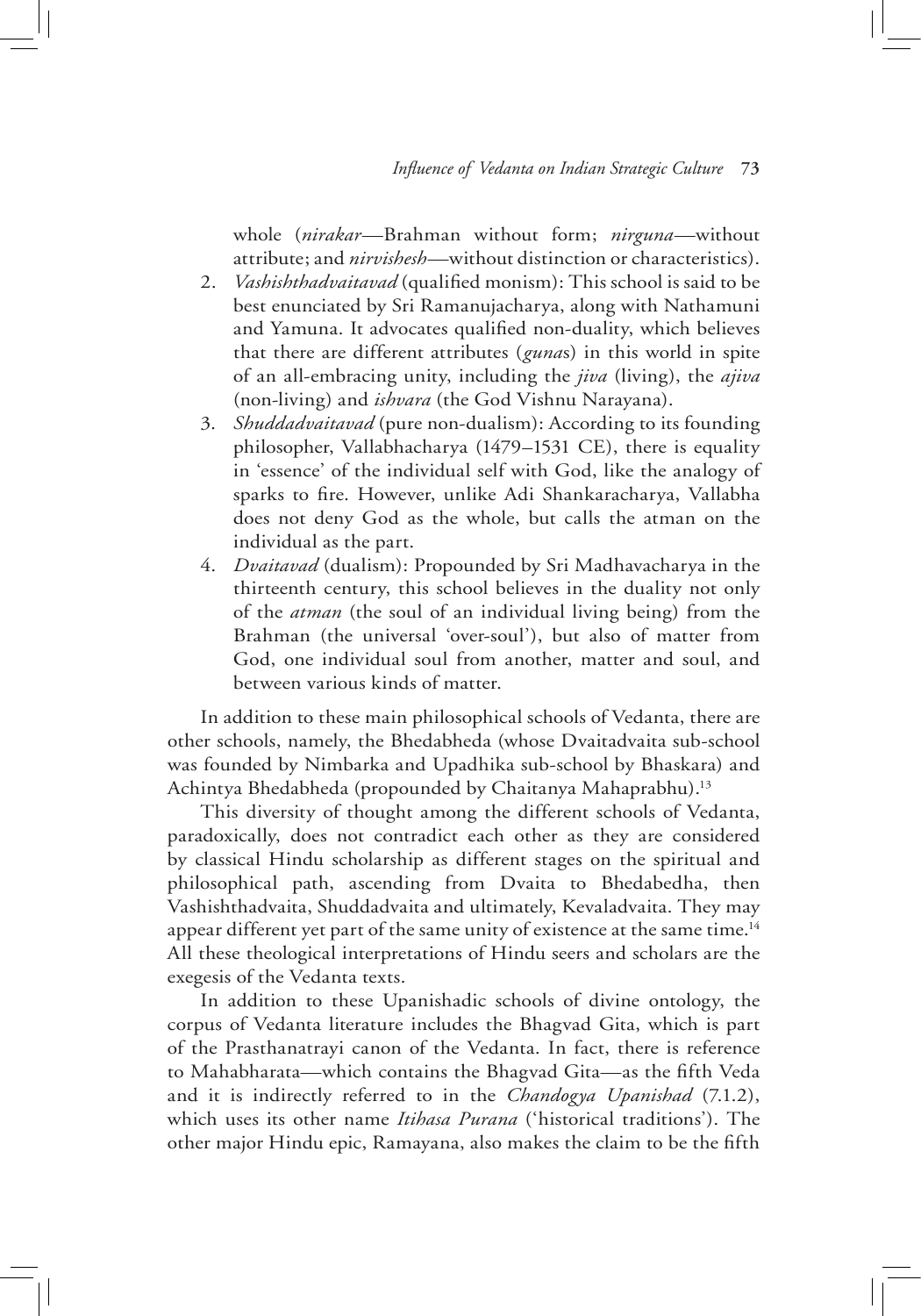Veda. However, as Mahabharata itself contains an abbreviated version of Ramayana, it is considered to have the stronger claim; and as the extended metaphorical enunciation of the Bhagvad Gita, many consider it to be part of the Vedantist canon.

Thus, the larger corpus of literature associated with the standard Vedanta canons, which covers the grand epics of Ramayana and Mahabharata (which every Indian has either read or heard from elders) and is replete with the spiritual teachings as well as tales of diplomatic intrigue and exploits in warfare, should be studied in depth to understand the strategic culture of India. From Upanishads, which guide India's foreign policy at the doctrinal levels, to Bhagvad Gita, which covers doctrinal, strategic and even tactical knowledge and wisdom, Vedanta texts are a treasure trove for understanding India's profound and rich strategic culture.

As has been rightly observed by India's Foreign Minister, S. Jaishankar, in his book, *The India Way: Strategies for an Uncertain World*:

If you look at the Mahabharata, every conceivable concept in International Relations and Politics and Strategies, the balance of power is there, the concept of frenemies, the regime changes, the nonalignment is there to various degrees. There is a lot of learning out there. In India, we use examples from Mahabharata in our daily conversation.15

For the purpose of brevity, this article will only focus on some of the key concepts of the Upanishads (mainly concepts related to Advaita philosophy) and the Bhagvad Gita (both Kevaladvaitavad and Vashishthadvaitavad) as they have had the most profound impact on Indian religion and culture, including its heritage of political, diplomatic and strategic heritage.

# **Key Concepts of Vedanta's Advaita Philosophy**

In order to understand the impact of Advaita philosophy on Indian strategic thought and culture, it would be important to first introduce some of the key concepts of this most profound work on human and divine ontology. However, the length of the article does not allow us to explore these highly esoteric concepts in depth.

# *Brahman (the Singular, Indivisible, Absolute Reality)*

Advaita philosophy, in its purest form, is strictly non-dualist and posits the absolute existence of only one all-pervasive reality. It is best encapsulated in the statement, 'Ekam Evadvitiyam' or 'One without a second'.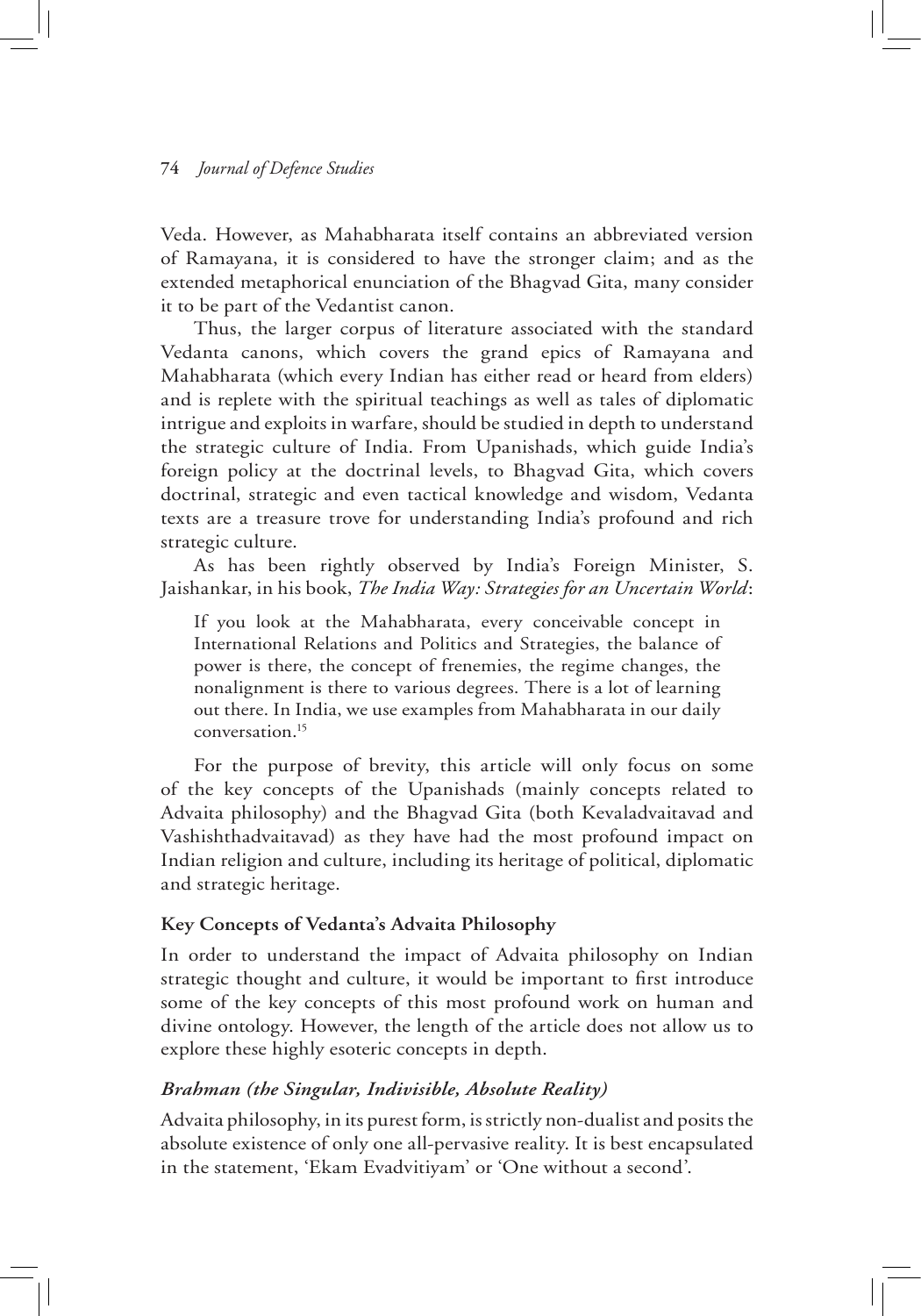The name given to this indivisible and absolute reality in Upanishadic literature is Brahman. Thus, there is essentially only one all-encompassing and non-dual truth (Brahman) and everything is part of it, is same in it and nothing lies outside of it.<sup>16</sup> This ideal is succinctly enunciated as *'Sarvam* khalv *idam brahman'* (*which may be translated as 'All that is here is indeed Brahman'; Chandogya Upanishad*, 3.14).17 *Any perceived sense of diversity or multiplicity in this creation is false and ephemeral, belonging to the phenomenal and illusive world of maya.* 

In it (Brahman) there is no diversity. He goes from death to death, who sees in it, as it were, diversity.

—*Brihadaranyaka Upanishad* (4.4.19)18

The refrain is also repeated in *Katha Upanishad* (4.11). This nondualist Brahman is *nirakar*, *nirguna* and *nirvishesh*. It is particularly defined as being beyond the three gunas of time, space and five senses of perception:

> I am other than name, form and action. My nature is ever free! I am Self, the supreme unconditioned Brahman. I am pure Awareness, always non-dual. *—Adi Shankara, Upadeshsahasri (11.7)*<sup>19</sup>

# *Atman: Divine Rests within Each Soul*

The concept of 'atman' refers to the inner self or soul of every individual being, which is curiously identical with the cosmic Brahman. According to Advaitavad, liberation of the human spirit (*moksha*) comes from selfknowledge (*atma-jnana*) that a person's innermost Self and life force (atman*/jivatma*) is separate from one's ego and cannot be distinguished from the transcendent Brahman.<sup>20</sup> In fact, all souls and entities across space and time are considered integral to the same Oneness (that is, Brahman).

> That Self is indeed Brahman (Transliteration: Sa Vā Ayamātmā Brahma) *—Brihadaranyaka Upanishad* (4.4.5)21

The more celebrated verse highlighting the spiritual insight that the soul is itself the Brahman is enshrined in the Sanskrit mahavakyas: 'Aham Brahmasmi' ('I am Brahman')<sup>22</sup> preserved in *Brihadaranyaka Upanishad* (1.4.10); and 'Tattvamasi' (translated as 'You are That')<sup>23</sup> in *Chandogya Upanishad* (6.8.7).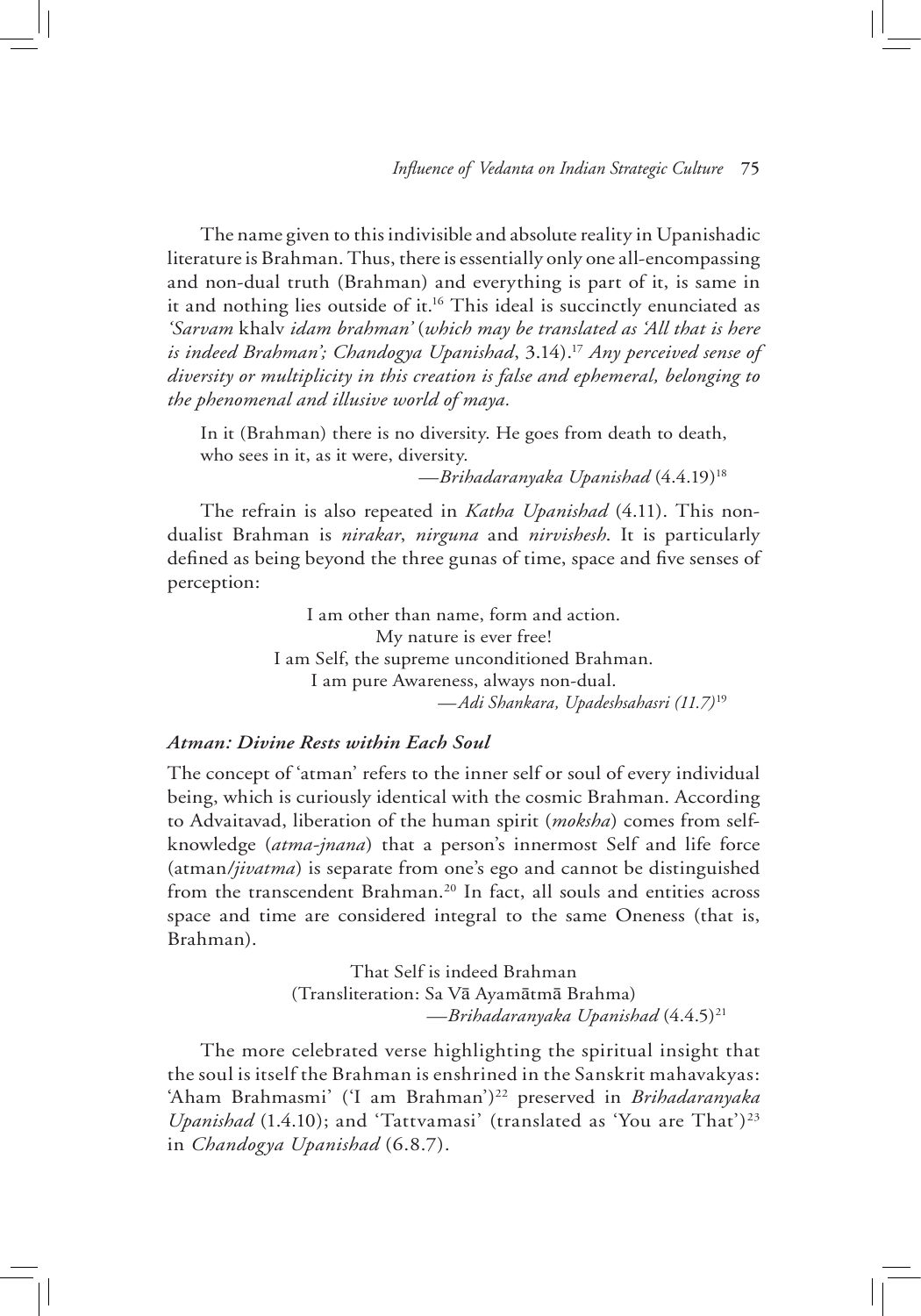# *'Maya' and 'Avidya'—The Phenomenal, Ephemeral, Elusive World*

After Brahman and atman, the third important concept of Advaita philosophy is the concept of 'avidya', which refers to the ignorance that is perceived as knowledge derived from the world of sensory perceptions and the seeming multiplicity of entities and rich diversity of the phenomenal world (maya).<sup>24</sup>

In effect, 'avidya' is not different from the illusory nature of the outer world or 'maya', for avidya relates to the ignorance of the individual Self (atman) and maya is the illusive veil that hides the cosmic Self (Brahman).25 In other words, maya is that cosmic force which creates the illusion that the phenomenal world of sensory perceptions is real.

## **Bhagvad Gita: Vedanta's Practical and Strategic Manual**

The Bhagvad Gita has been called *Gitopanishad* and *Yogopanishad*, which implies that it has the status of Upanishadic and Vedantic scripture. It has the dual status of being both *smriti* (recollected) literature because it is part of Mahabharata, as well as *shruti* (revealed) knowledge as it is hailed as the Upanishad of the Upanishads.

According to 'Gita Dhyanam' (nine-verse Sanskrit poem that has often been attached to the Bhagavad Gita):

The Upanishads are the cows milked by Gopala (Krishna), the son of Nanda, and Arjuna is the calf. Wise and pure men drink the milk, the supreme, immortal nectar of the Gita.

—'Gita Dhyanam' (verse 4)26

Being placed within the epic war story of Mahabharata, Bhagvad Gita does not read as a purely spiritual treatise like the Upanishads, but rather as a practical manual for people of action (*karamyogi*s) who wish to incorporate Vedantic wisdom into their everyday lives and on yet another level, as a strategic manual for soldiers and generals.<sup>27</sup>

#### *Ishvara (Krishna, the Personal God)*

The Bhagvad Gita speaks of Brahma, the impersonal and formless God of Upanishads, but it also refers to the ideal of 'ishvara'—a personal, human-like God in Krishna (an avatar of Vishnu), which is closer in its attributes to Ramanuja's concept of Lord Vishnu Narayana in Vashishtadvaitavad.

> I dwell deep in the hearts of everyone, Memory, knowledge and reasoning come from me;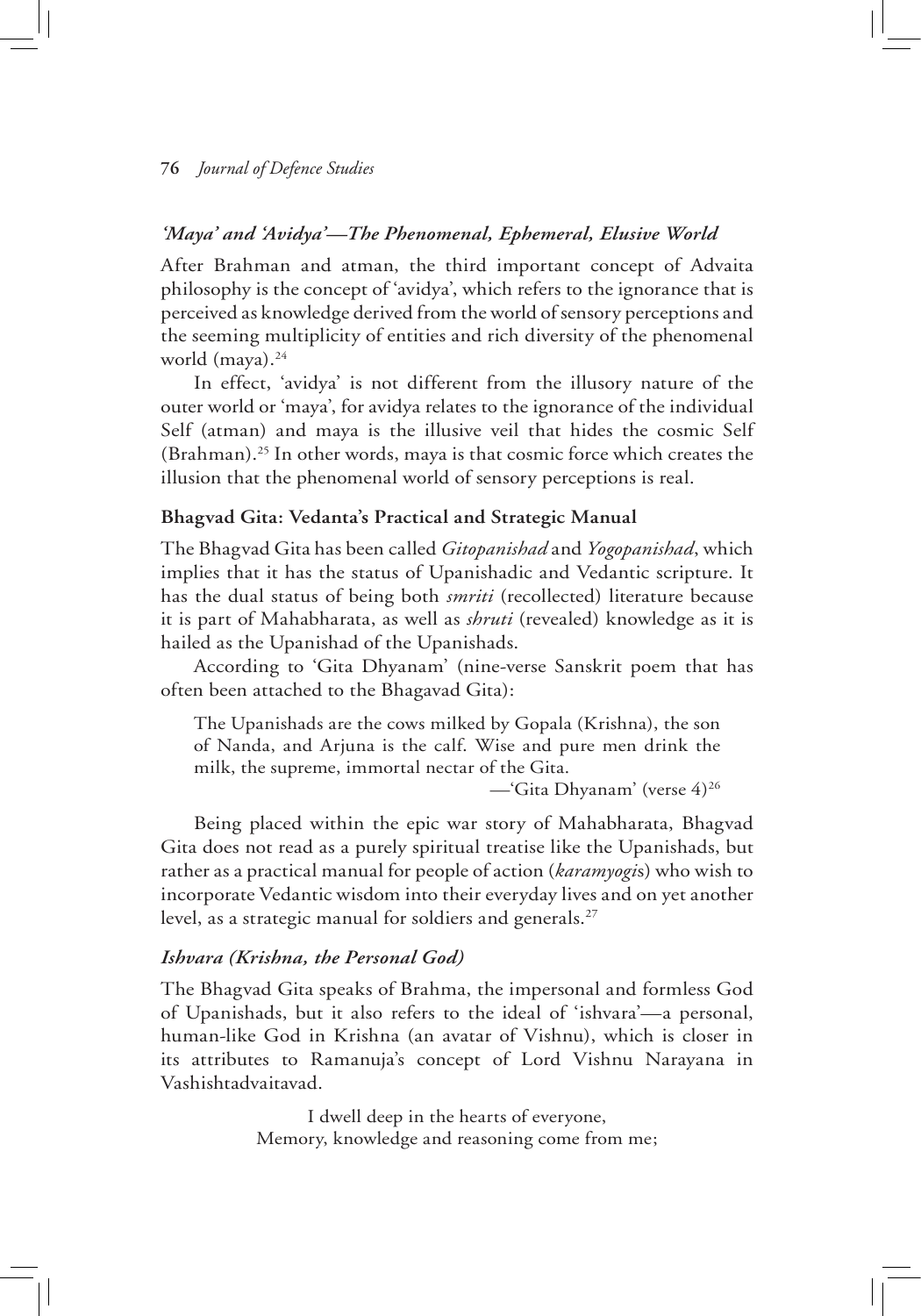I am the object to be known Through all sacred lore; and I am its knower The creator its final truth. —Bhagvad Gita (15:15)28

## *Dharma—Cosmic Order and the Individual Duty*

The first word of the Bhagvad Gita,<sup>29</sup> 'dharma', is a central theme of the text. Signifying all that is accordance with the cosmic order or *rita*, the word has been translated as 'duty', 'law', 'virtue', 'order' and more, all of which cover some aspects of a word with even larger connotations. For general purposes, the word is used in the connotation of the 'path of righteousness' and 'right action'.

In another sense, the Gita also uses the word dharma with reference to one's personal duty. Lord Krishna concludes his teaching on dharma as one's personal duty by saying:

Now if you fail to wage this war of sacred duty (Dharma), then you will abandon your own duty (dharma) and fame, only to gain evil. -Bhagvad Gita (2.33)<sup>30</sup>

# *Theory of Karma—Salvation through Selfless Action*

More than the Upanishads, it is the Bhagvad Gita that gives greater emphasis on proactive and practical approach to life, that is, of engaging with the world of maya than following renunciation of the illusory world. The Bhagvad Gita accords equal importance to all the four yogas in Hindu thought—*jnana yoga* (reuniting with Brahman through knowledge); *karma yoga* (reuniting through righteous actions); *bhakti yoga* (reuniting through devotion); and *raja yoga* (reuniting with meditation) respecting various individuals as having different aptitudes, who should accordingly have a corresponding path for attaining ultimate spiritual awareness and bliss (called moksha, which is similar to the state of attaining *satchitananda*).

Whereas the Upanishads emphasise more on aspects of jnana yoga (path to the divine through knowledge) and raja yoga (path to the divine through meditation), Bhagvad Gita gives greater emphasis to karma yoga (path to the divine through selfless action) and bhakti yoga (path to the divine through ecstatic devotion), which makes it more practical and popular among common people as well.

The central theme of Bhagvad Gita is the message of 'nishkama karma' (selfless and desire-less karma). It calls for actions to be guided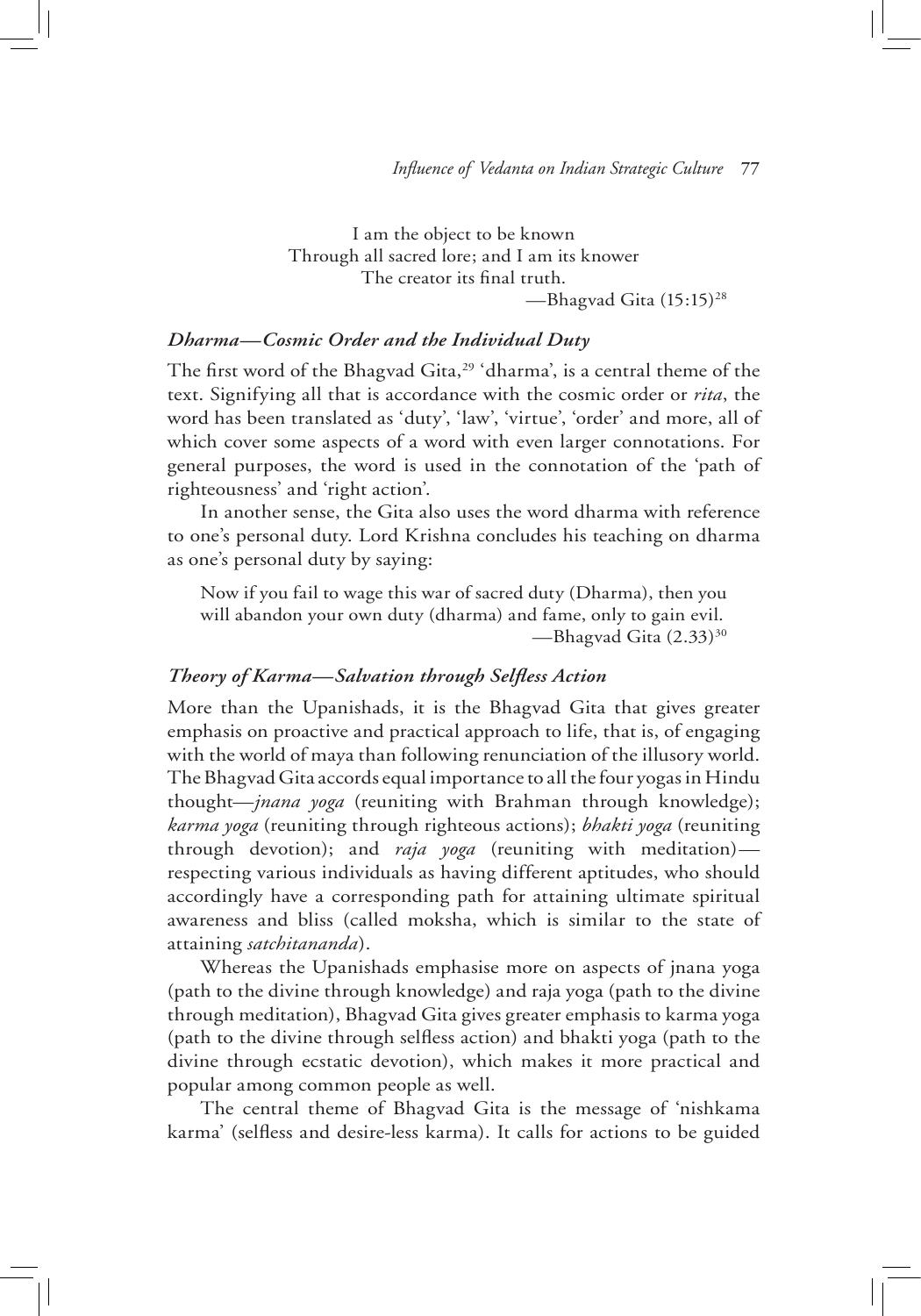by the quality of the *sattva* (pure) *guna* (quality), as opposed to *rajasik* (aggression), *vikrama* (bad action) and *tamasik* that relates to darkness and inertia. 'Nishkama karma' means a proactive approach, but driven by the right and purest intention and not out of selfish desire or hideous motive.

Then there is the seminal and most celebrated verse on selfless action, which remains detached even from the motive or desire for a positive outcome or reward and concentrates solely on the performance of righteous deed or duty because it morally needs to be done.

> Be intent on action, not on the fruits of action; Avoid attraction to the fruits and attachments to inaction —Bhagvad Gita (2.47)31

#### **Influence of Vedanta Concepts in the Strategic Domain**

Some strategic experts may raise the question on how a spiritual and philosophical system of extreme introversion could have any impact on India's strategic culture. In fact, this line of thinking might have been partly responsible for disregarding the texts of Vedanta from the study of Indian strategic sources, although there is plenty of literature in business management studies these days that claims to draw much practical benefit from this scriptural canon.

#### **'Vasudhaiva Kutumbakam': Universalism and Tolerance for Plurality**

In Advaita philosophy, the 'Other' is not viewed as an unfriendly alien but as part of an undifferentiated cosmic whole, which emanates from the same essence that one's own 'Self' is made up of. Thus, Advaita philosophy is one which sees an essential unity behind the apparently different. It is this understanding that leads us to the Vedantist ideal of 'Vasudhaiva Kutumbukam', translated as 'the world is one family'.

> One is a relative, the other stranger, Say the small minded. The world is a family, Live the magnanimous.

Be detached, Be magnanimous, Lift up your mind, enjoy the fruit of Brahmanic freedom.

—*Maha Upanishad* (6.71-75)32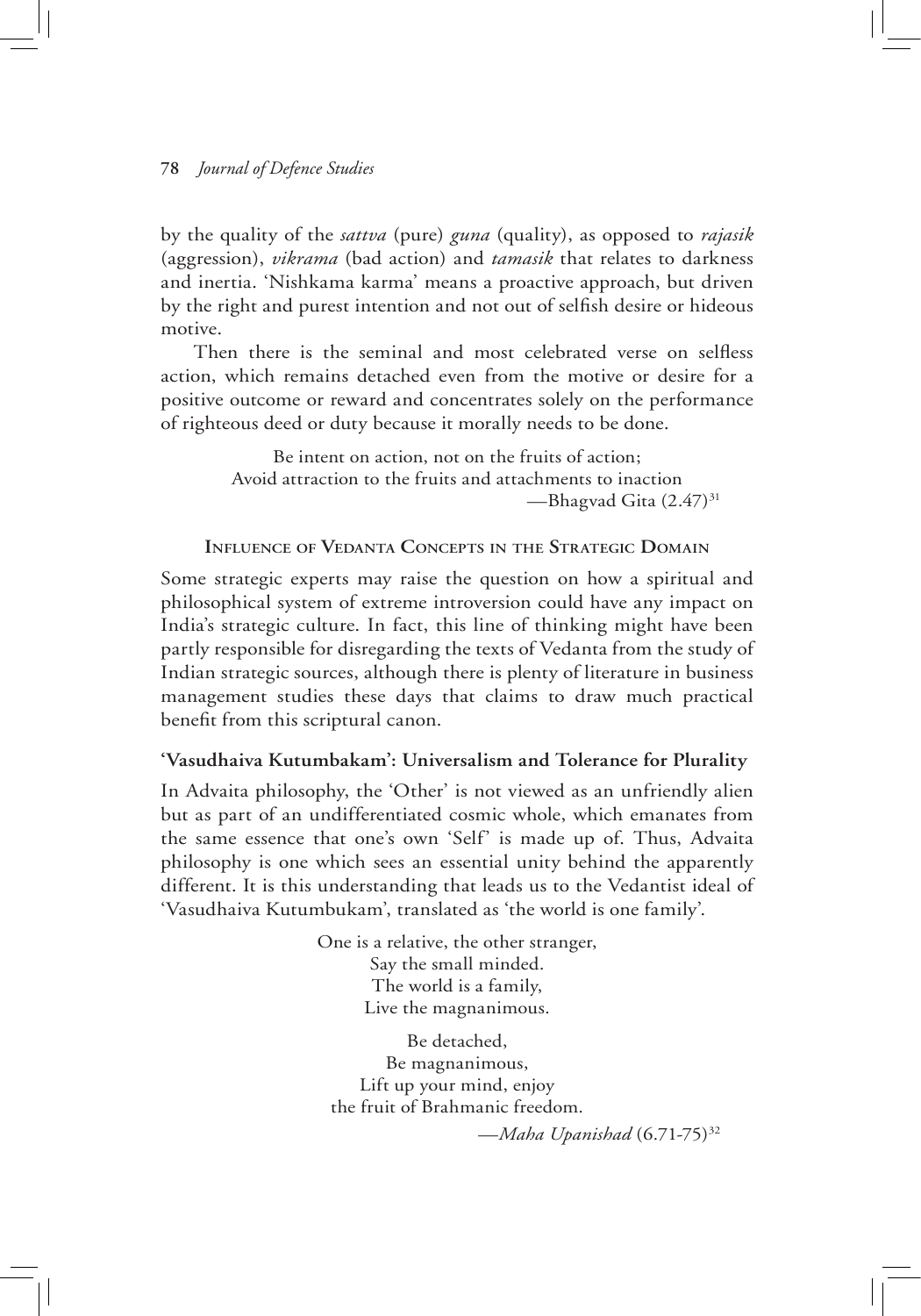The ideal of 'Vasudhaiva Kutumbakam' has been a source of inspiration for Indian culture, which is known for its hospitable and magnanimous attitude towards foreigners. This ideal has helped India reconcile with ideological differences, plurality of beliefs, cultures and countercultures, religions and sects, as well as races and ethnicities, over several millennia. In fact, this universalist ideal has not only made us more hospitable in our outlook towards foreigners, it has also made us more accommodating and democratic at home.

#### **'Aham Brahmasmi': Source of Identity, Exclusivity and Rejuvenation**

Although Vedantic teachings have universalism ingrained in their philosophical outlook, they have remained the best source for the spiritual and ideational renewal and regeneration of the essential Indian identity and character in times of political, social and cultural crises, that is, during wars, invasions and foreign occupation. With its dismissiveness of the phenomenal and ever-changing world as false and illusory (maya) and faith that true enlightenment lies within its divine essence ('Aham Brahmasmi' or 'I am Brahman'), Indian civilisation has been able to preserve and revive its essential identity and unbroken civilisational heritage over many a millennia.

It is with this Vedantic self-belief that India could successfully shake off the colonial yoke. It all began with 'back to the Vedas' slogan of Hindu revivalist and reform movements, like Brahmo Samaj, Arya Samaj, Ramakrishna Mission and others, that eventually laid the ground for the emergence of India's indigenous political identity and freedom struggle. No other scriptural canon, other than Vedanta, could fire up the imagination of revolutionary nationalism, nor render a strategic vision and vitality to empower a nascent national leadership to build the construct of an independent India.

Post-independence, India has pursued a unique blend of universal cordiality and strategic autonomy in framing its foreign and defence policy positions—be it 'non-alignment', the 'Panchsheel' principles of non-interference, developing its own nuclear programme but with 'nofist-use' policy or having present-day 'de-hyphenated relations' in the complex fudge of a multi-polar world. In fact, behind the veneer of peaceable neutrality, India has preferred to hold its own—much like a practising Advaitin. Its universality has saved it from getting entangled in the 'maya' of dangerous alignments, while its sense of introspective insularity gives it a distinctive freedom and identity in becoming a nonaggressive, yet independent player on the world stage.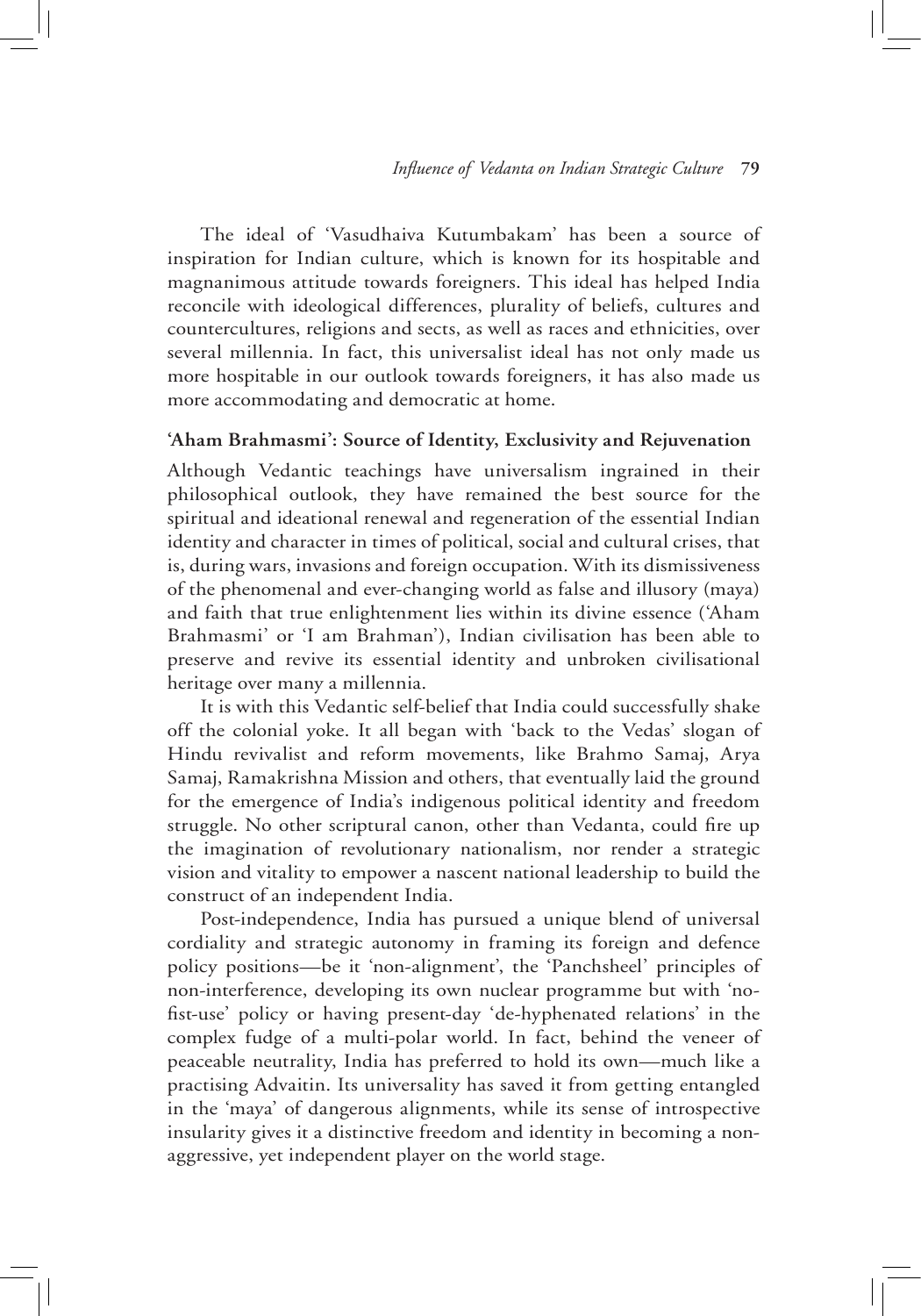# *Dharma Yudh* **and the Just War Theory (***Jus Bellum Justum***)**

The Vedanta texts are categorical in their endorsement of non-violence (ahimsa). The *Chandogya Upanishad* (8.15.1) bars violence against 'all creatures' (*sarva-bhuta*) and the practitioner of ahimsa is said to escape from the cycle of reincarnation.<sup>33</sup> Even Lord Krishna in the Bhagvad Gita proclaims: 'Ahimsa is among the various qualities of living beings created by Me alone.'34 He also includes ahimsa as among the virtues that constitute knowledge, besides which whatever there may be is ignorance.<sup>35</sup>

However, Bhagvad Gita does not accept ahimsa as a categorical imperative against self-defence or the preservation of justice and righteousness. In times of extreme perversion, when dharma (righteousness) is subverted, Bhagvad Gita states that God descends to earth to protect dharma (04.09) and if war becomes inevitable, then it becomes incumbent on the righteous to fight for the protection of dharma.

Whenever there is a decline in righteousness and an increase in unrighteousness, O Arjuna, at that time I manifest myself on earth. To protect the righteous, to annihilate the wicked, and to reestablish the principles of dharma I appear on this earth, age after age.

—Bhagvad Gita (4.7)36

There is a very strong tradition of 'just war' in Vedanta texts like Bhagvad Gita, and its source text of Mahabharata, although it is maintained that peaceful resolution of conflicts is essential and that compromises should be made to avert war. Thus, the Mahabharata dedicates an entire section, 'The Udyoga Parva' (the Book of Effort), on how the Pandavas made painstaking efforts to avoid war. But when evil becomes too arrogant and unyielding, then war is allowed as a last resort. Thus, the righteousness of the cause is essential for going to war (jus ad bellum).

In addition to the injunction on the righteousness of the cause for going to war, there are also references to righteous conduct in war (jus in bello). Thus, the five brothers (Pandavas) in Mahabharata discuss the criteria for righteous conduct in war with the principles of proportionality (chariots cannot attack cavalry, only other chariots; no assault on people in distress), just means (no poisoned or barbed arrows), just intentions (no attacking out of rage) and fair treatment of captives and the wounded.37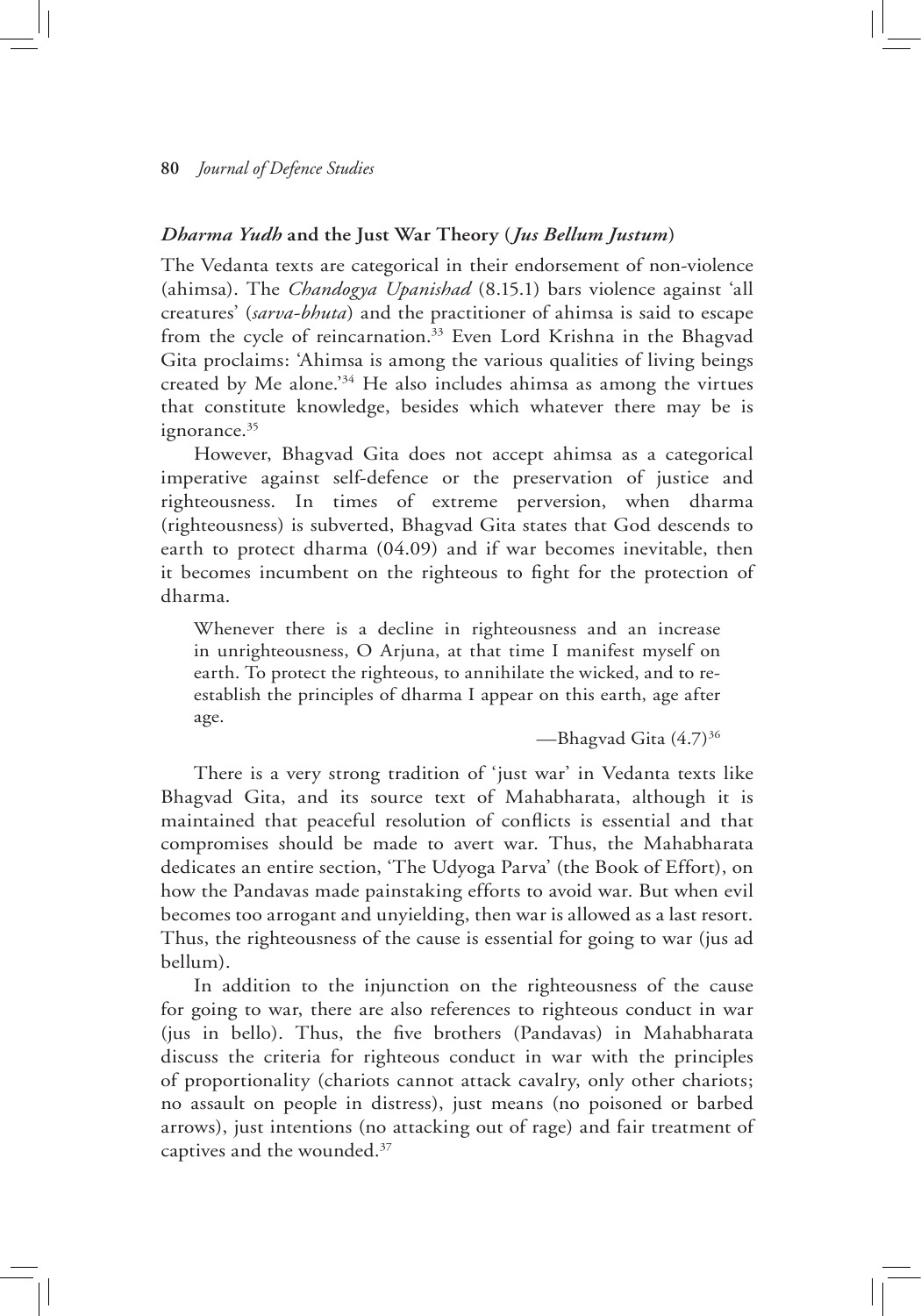These principles of war are deeply imbibed in the Hindu religious and cultural tradition, which has historically been averse to committing egregious acts of violence and aggression (such as major war crimes and genocide) centuries before such ideals came into currency in international parlance. These values are part of India's great gift to the global norms of warfare and integral to its glorious strategic culture.

# *Koshas of Buddhi***: The Introverted 'Centre of Gravity'**

One of the most remarkable insights of Advaita philosophy is that it puts mind over matter, the Self above the situation and the human spirit and imagination as the divine agent, which is capable of physically altering the shape of reality. As a result, India has produced a remarkable number of intellectual luminaries for ages—religious leaders, philosophers, mathematicians, scientist, political thinkers as well as spiritual poets, musicians and artistes. India has also produced great generals and courageous warriors, like Chandragupta Maurya, Ashoka, Samudragupta, Maharana Pratap, Shivaji and many distinguished generals of post-independence Indian Army.

Many of these successful generals were steeped in the knowledge of Bhagvad Gita and regarded the elusive 'centre of gravity' in war which Clausewitz defines as 'the source of power that provides moral or physical strength, freedom of action, or will to act'38—to lie within the strategising mind of a general or officer in command.

Many of them received instructions from their homes that by properly handling the four dimensions of the mind, namely, the *manas* (general consciousness), the *buddhi* (the determinate and the intellectual mind), the *chitta* (the subconscious and the memory resource) and the *ahankar* (the ego, will, self-worth and belief), as described in the *Mandukya Upanishad*, 39 even the most daunting of challenges and adversities can be confronted and defeated. The trick lies in drawing the centre of gravity out of the battlefield of the external reality and into the workshop of one's own consciousness. Thus, the uncertain, transient and mutable flux of external realities is shifted to the more resolute and judicious theatre of the mind. It is through this shift of the macrocosm (maya) into the microcosm (atman) that great intellectual breakthroughs and emotional resolve can be delivered.

He who has the understanding for the driver of the chariot and controls the rein of his mind, he reaches the end of the journey, that supreme abode of the all-pervading.

—*Katha Upanishad* (1.3)40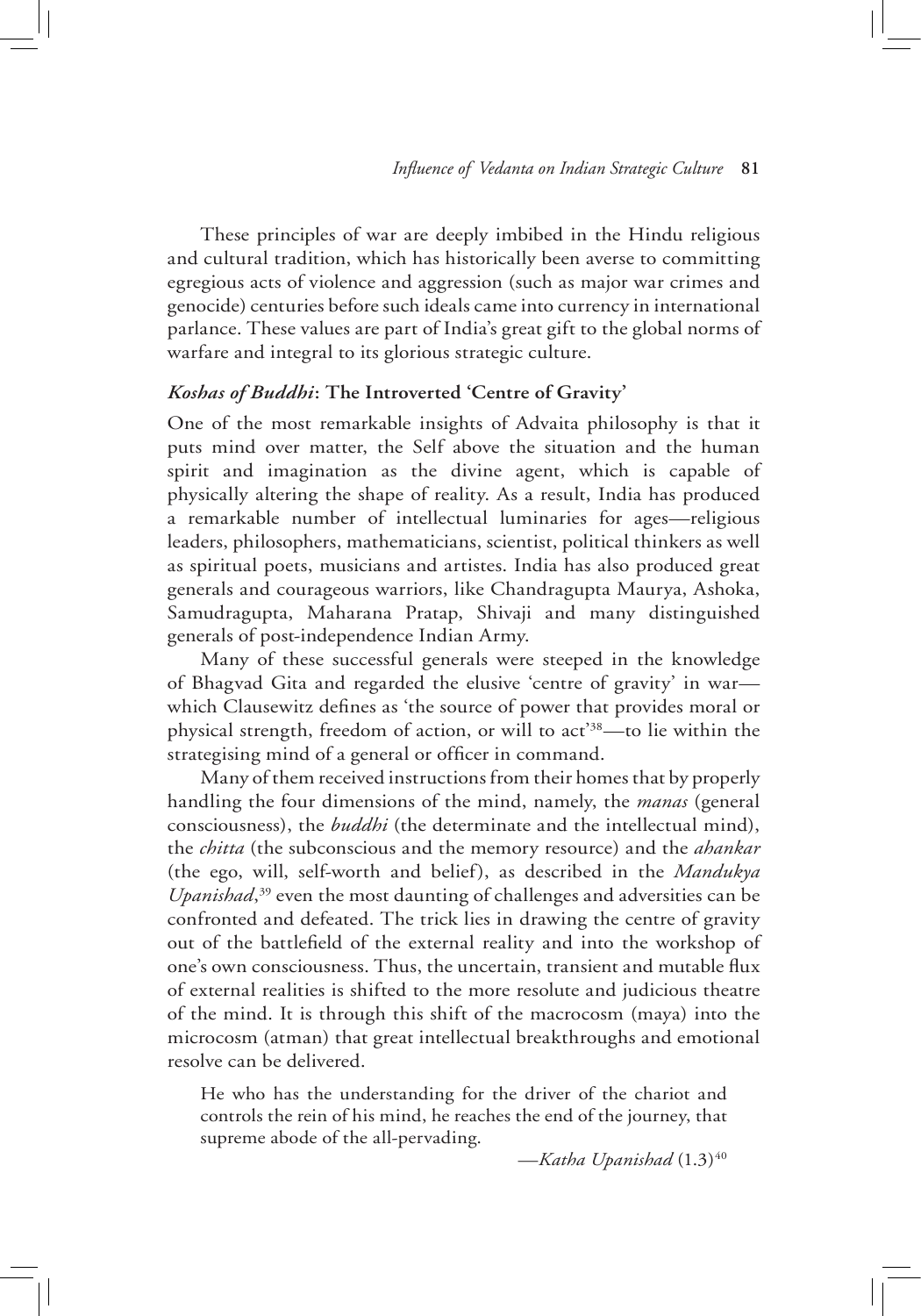With this approach towards facing outward threats and challenges, Indian strategic culture has been generally found to be more thoughtful and responsive, as opposed to being impetuously petulant and reactive, in time of crises.

# **Advaita Emphasis on Objective, Big Picture Overview**

Vedantic thought, thus, seeks to elevate the apparent chaos of the phenomenal world by finding unity in its more basic, noumenal state. There is the repeated refrain in Vedantic thought of arriving at 'ekavijnanene sarvavijnanapratijnana', which can be translated as the 'grand principle or strategy',<sup>41</sup> by not getting bogged down in the ever-alternating states of transient changes ('caturtham manyante'), which is essential for arriving at a calm, profound and immutable truth—*Parpancopasamam–santam, sivam, advaitam* (*Mandukya Upanishad*, verse 7)42—in a determined and deliberate manner. Thus, there is an emphasis on directing every action towards a clear, underlying purpose, which is the sine quo non for the formulation of any strategy.

The Vedantic vision posits an all-inclusive integrated wholeness in things, and thus a plethora of factors should be integrated into a seamless strategic whole. Thus, the Vedantic vision, particularly that of Bhagvad Gita, would accord well with Clausewitz' famous aphorism, 'War is the continuation of politics by other means', but would cover other domains as well. $43$ 

# **Karma and the Satvik Warrior (Duty as Reward, Disciplined Fighter)**

It has been posited that the Bhagvad Gita has immense value for military studies and can be read as an excellent military manual for disciplined conduct and the correct motivation for soldiers at war. For the ascetically inclined, the Upanishadic *jnana yogi* attains the blissful state of 'satchitananda' through renunciation of the world. However, the Bhagvad Gita offers salvation through *kama* or action and turns Arjuna into a more committed 'satvik karamyogi', who is not driven by 'rajasik' (selfish passion and aggression) or 'tamasik' (emotions of darkness passivity or ignorance), but by righteous motivations to reinstate truth and a higher purpose, while remaining in full command of one's lowly desires.

> Perform actions firm in discipline, relinquishing attachment, be impartial to fame and success—this equanimity is called discipline. —Bhagvad Gita (2.48)<sup>44</sup>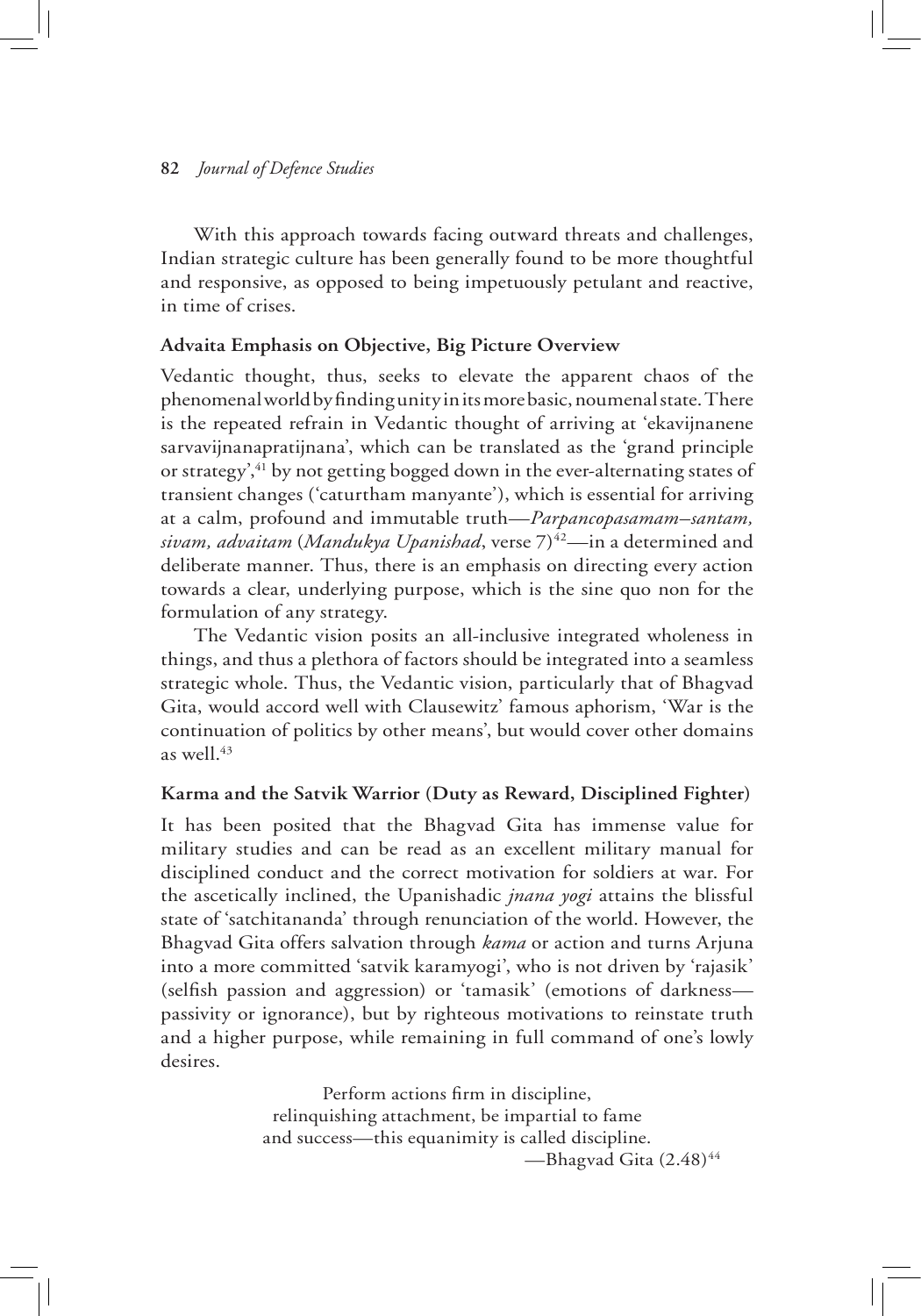The scripture also gives another insightful instruction on the performance of duty, which it states should be in accordance with one's rank and position in the hierarchical structure. This sense of disciplined action is succinctly described in the following manner.

> Your own duty done imperfectly is better than another man's done well. It is better to die in one's own duty; another man's duty is perilous. —Bhagvad Gita (3.35)<sup>45</sup>

It is these values on the importance of duty that have guided Indian soldiers over several millennia. Even in the modern age, be it as soldiers of the British Indian Army during the World Wars, as peacekeepers in United Nations missions or as heroes on India's formidable borders, the teachings of Bhagvad Gita have inspired Indian soldiers to be among the very best in the world. This satvik leadership, driven by a higher calling, has also produced great generals and leaders in Indian history, from Maharana Pratap to Shivaji, Subhash Chandra Bose to Mahatma Gandhi.

# **Understanding 'Maya': Trained Threat Perception and Strategic Deceit**

The philosophy of Advaita is so profoundly ontological that it suspects all forms of epistemological derivations of truth and equates conventional and normative knowledge with 'avidya'. All empirically derived truths should be suspected. Thus, the processes of rational deduction gain precedence over empirical facts and superficial observations. This aversion towards empiricism (discarded as transient and superficial) has both advantages and disadvantages, which may be the reason why India has produced more mathematicians than scientists over the centuries.

However, the tendency to suspect even the blatantly obvious in the illusory and phenomenal reality (the world of maya) has great advantages in the strategic domain, particularly in honing the skills of threat perception. The ability to detach, hold one's own and act only after calm and considered judgement helps the satvik warrior to act effectively, almost clinically, and creates an adroit, dispassionate soldier.

The dubious nature of war and diplomacy necessitates the questioning of the 'apparent' and the 'self-evident'. It could be posited that the concept of maya in Vedanta contributed a lot to Indian strategic thought and thinkers, who quite understood, like Tsun Zu,<sup>46</sup> Aristotle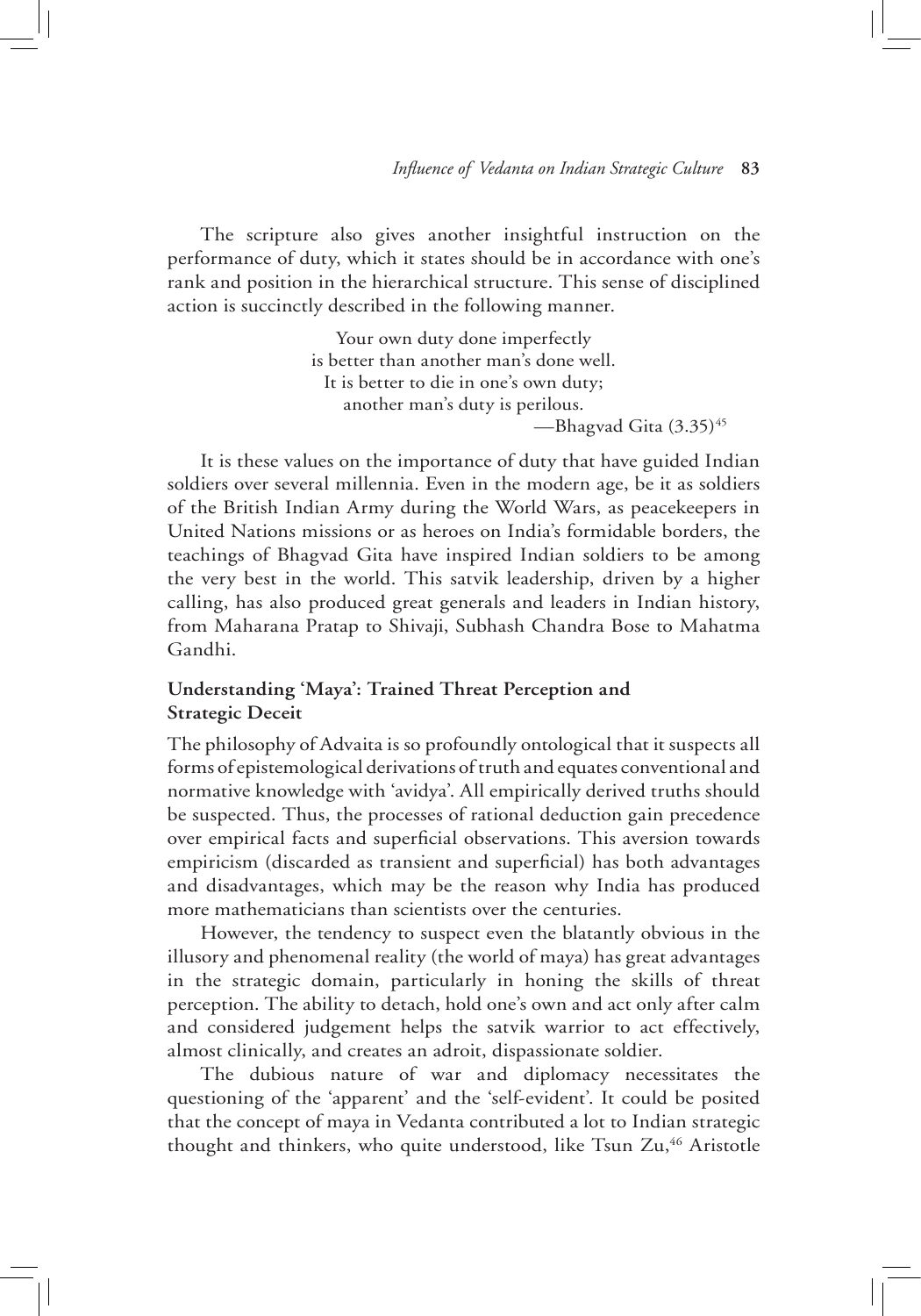and Machiavelli, $47$  that deceit is an essential ingredient of war. Indian strategic thinker Kamandaka came up with concepts of *indrajals* (conjuring tricks) and maya (deceitful tactics),<sup>48</sup> among the *upayas* in war and diplomacy. Even Kautilya placed the study of deceit within the purview of his term *bheda*. 49

The religious epic Mahabharata is said to be the grand allegorical representation of spiritual concepts imbued in the Bhagvad Gita. As a motivating discourse delivered to Arjuna who dithers from confronting his own kin as enemies in the battlefield, the religious book offers the wisdom to navigate through the complex maze of faulty moral arguments and emotional dilemmas in order to remain transfixed on the objective of gaining victory for establishing righteousness (dharma).

In clear pursuance of the *parmartha* (the righteous cause), Lord Krishna permits the use of deceit in order to defeat a much stronger enemy army with virtually invincible warriors, such as Bhishma, Drona, Karna and Duryodhana. Krishna's ploy to destroy the 'invincible' enemies through deceit proved crucial in breaking the morale of the enemy and ending the war decisively, though Indian psyche has struggled to understand this higher wisdom till date.

There is a thin line which differentiates strategy and deceit, and Krishna demonstrates how *vyavaharika drishti* (normative view of morality in the world of maya) should not supersede the 'parmartha drishti' (of the higher cause). Strategic deceit has been an established principle of war employed since the earliest of times, including in the major Alexandrian wars, the Crusades, the American Revolution, the two World Wars and even the recent Russo-Ukranian war.

The Bhagvad Gita does not hesitate from instilling this in the Indian culture of warfare, and for good reasons. In spite of the wily Chanakya and the intrepid Shivaji, few foreign strategic writers have noted Indian warriors ever fully embracing this critical strategic device.

#### **Impact of Vedanta on Indian Political History**

The impact of Vedanta on Indian strategic culture has been immense and has played varying roles for statesmen, political leaders, diplomats and military generals in a variety of ways. In medieval times, it was the monism of Vedanta that captured the imagination of Muslim mystics. With pre-Islamic Shamanic affiliations, the Muslim rulers of Mongol-Turkic origins were drawn to the monistic spiritualism of Vedanta, and surprisingly 'advaita' became the philosophy for the possible formulation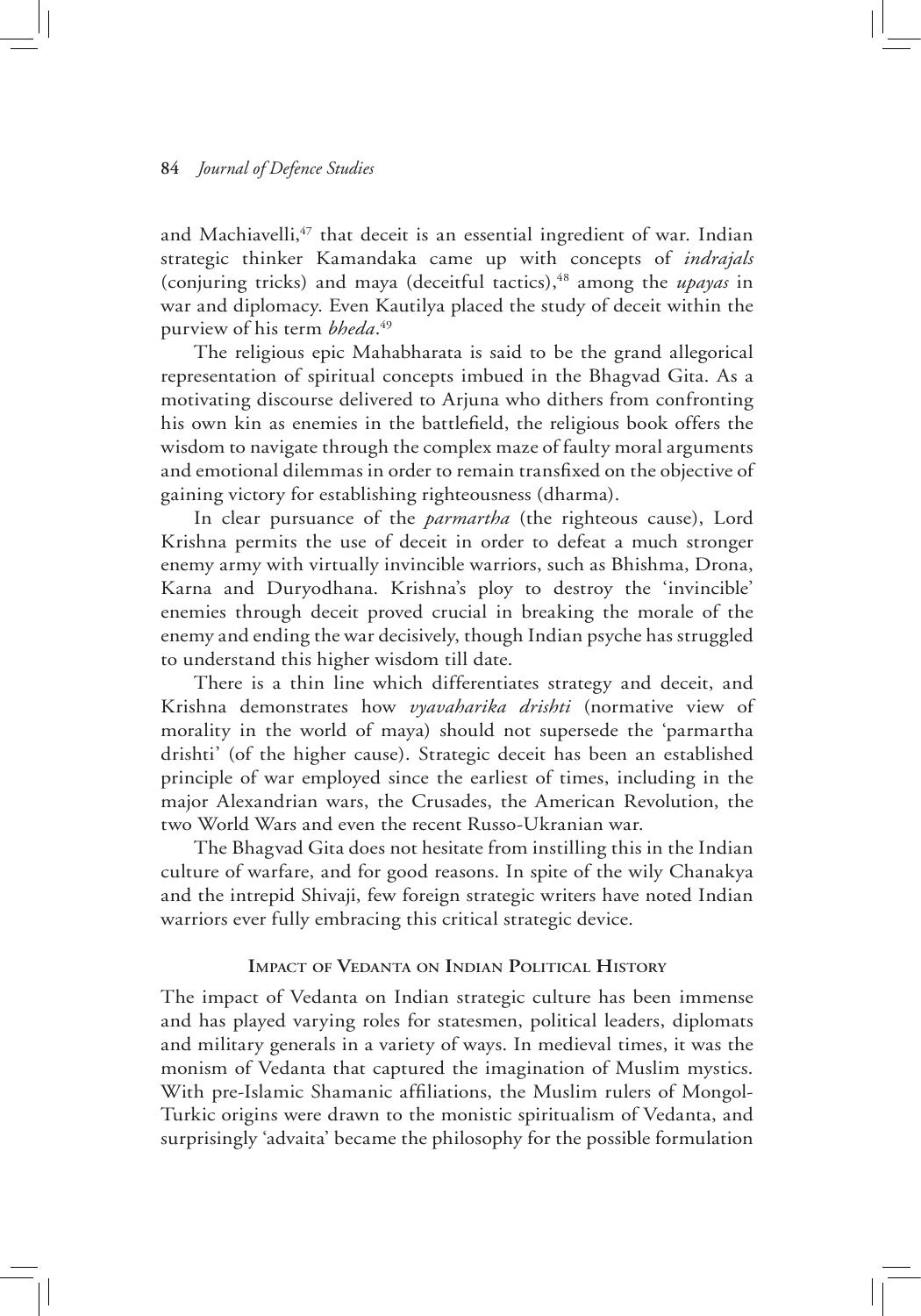of a syncretic culture, right from the fourteenth century, in Bhakti and Sufi saints and poets, like Kabirdas and Amir Khusro. It took a semiformal shape in Akbar's political doctrine of 'Sulh-i-Kul' (universal peace),50 which drew on the non-dualist theological strains of Vedantism and Sufi Islam.

There are unmistakable imprints of these spiritual moorings in the writings of Abul Fazal,<sup>51</sup> the most noted ideologue and strategic thinker in Akbar's court. Emperor Akbar is himself reported to have organised a separate quarter for advaita yogis, which was called Jogipura.<sup>52</sup> According to Badauni, Akbar used to visit advaitin yogis, along with close companions, and acquaint himself with Hindu mysticism, their methods of *muraqaba* (meditation) and *mashaghil*s (spiritual practices). The tradition passed on to Jahangir, who is said to have held many discussions on spiritual and religious matters with Hindu scholars, particularly Jadurup, a noted Vaishnavite scholar at Ujjain and Mathura. The discussions are said to have convinced the emperor that the Vedantic philosophy and Sufi thought of 'wahdatul wujud' (the oneness of all existence in God) were more or less identical.<sup>53</sup> Jahangir was also close to the noted saint Akam Nath, and their discussions focused on monism and monotheism.54 It is well known that Dara Shikoh's Sufi leaning brought him closer to Vedanta. He himself translated the Upanishads, which was titled *Sirr-i-Akbar*. His other work, *Majma Al Bahrain*, highlights the attempt at bringing about a strategic cohesion between Hindu and Muslim communities in a bid to forge a nationalist bond.<sup>55</sup> However, Aurangzeb's extreme fanaticism and bigotry prevented the assimilative process from a much-desired outcome.

#### **Vedanta's Impact on India's Freedom Struggle**

The evolution of Indian political and strategic culture in modern times begins with the social reform movements initiated by Indian intellectuals and spiritual leaders in the nineteenth century, such as Raja Ram Mohan Roy (who founded the Brahmo Samaj based on Vedanta ideals), Swami Dayananda Saraswati (who established the Arya Samaj through his call for 'Return to the Vedas') and the chief proponents of the so-called 'Neo-Vedanta movement', namely, Swami Vivekananda, Sri Aurobindo and Radhakrishnan, who popularised the philosophy in India and around the world.<sup>56</sup>

This ability to revive and reform Indian society through the power of its ancient religious and philosophical tradition, with Vedanta ideals at its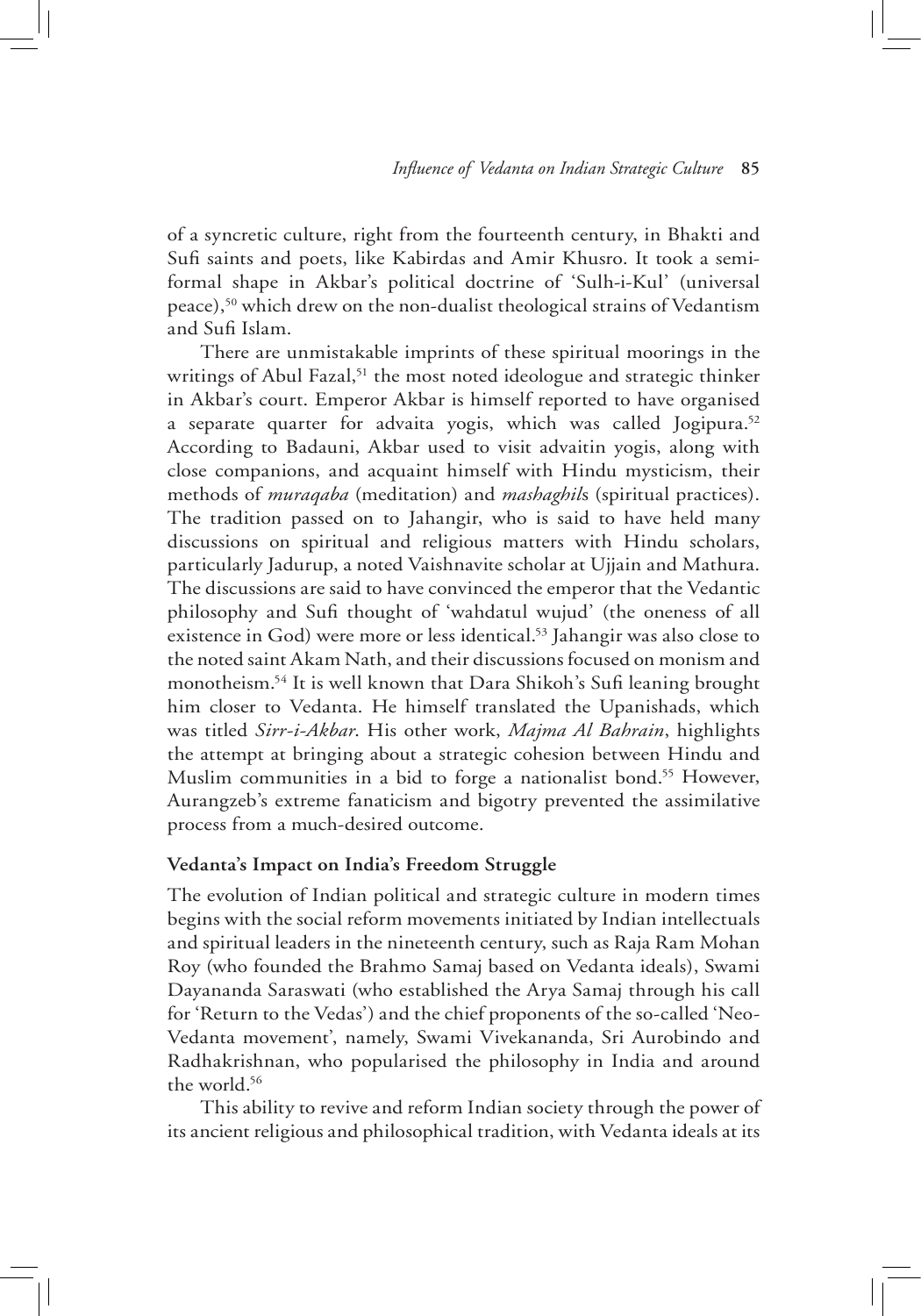core, gave a sense of identity and pride to Indian society, which initially brought about socio-religious reforms, but eventually ignited political aspiration in a new generation of political leaders. In latter half of the nineteenth century, the Vedanta-inspired ideals spurred the imagination of young political figures, like Bal Gangadhar Tilak, Mahatma Gandhi, Subhash Chandra Bose and even the extreme right Hindu nationalist, V.D. Savarkar. All these leaders were deeply influenced by the Vedas, Upanishads and Bhagvad Gita.

The same ideal of Upanishad inspired Rabindranath Tagore to his views against colonialism and of ultimate unification of mankind that were encapsulated in the logo for his university, 'yatra visvam bhavti ekanidam' ( 'where the whole world meets in a single nest'), which clearly represents the Vedanta outlook.<sup>57</sup>

Vedanta meant different things to different Indian leaders of the twentieth century. To Bal Gangadhar Tilak, Vedanta philosophy as enshrined in the Bhagvad Gita was more appealing than the outlook of renunciation preached by Adi Shankara and Ramanuja. He opposed some of the liberal and universal interpretations of Vedanta, which alienated him from a section of Hindu, Muslim and British intellectuals and political figures.58

On the other hand, for Bhimrao Ambedkar—the great freedom fighter, leader of the untouchables (Dalit) and the principal architect of Indian Constitution—Vedanta ideals like advaita helped overcome the evil of casteism in Indian society and were conducive to India's modern democracy. In his book, *Riddle in Hinduism*, where he criticises many Hindu texts, he praises Vedanta precepts:

But all the same this theory of Brahman has certain social implications which have a tremendous value as a foundation for Democracy. If all persons are parts of Brahman then all are equal and all must enjoy the same liberty which is what Democracy means.<sup>59</sup>

Mahatma Gandhi was inspired by the ideals of Vedanta, particularly those enshrined in Bhagvad Gita, which he deemed 'a spiritual dictionary'.60 In a series of lectures on Gita in 1924, the Mahatma said that people belonging to all faiths can read this scripture, as it does not favour any sectarian point of view. It teaches nothing but pure ethics. Clearly, the universalist message of Gita influenced the Father of the Nation to espouse values of non-violence, tolerance and secularism. Similarly, for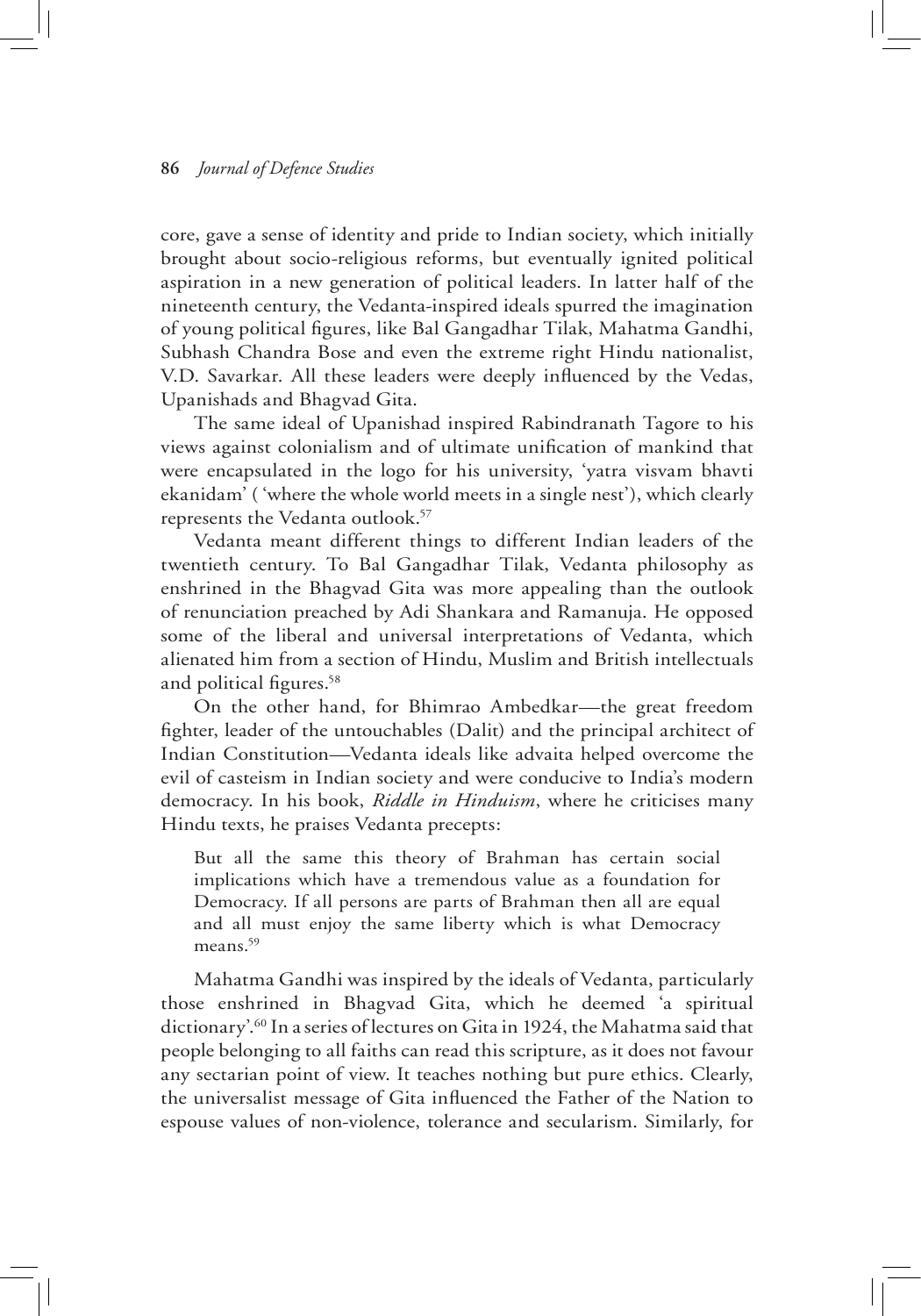Nehru, India always had a distinct outlook on the world derived from its philosophical heritage, especially the advaita.<sup>61</sup> Although an agnostic by faith, Vedanta ideals had a high station in his worldview. His strategic precepts of 'Panchsheel' and 'unity in diversity' arguably spring from the universalist and pacifist ideals of Vedanta.

Although Vedanta philosophy brought out the liberal and universalist outlook among some leaders of the freedom struggle, its message inspired nationalist and far-right political views as well, as in the case of Bal Gangadhar Tilak and V.D. Savarkar.

#### **Conclusion: Vedanta and the World**

The Vedanta scriptures are not merely theological texts, but profoundly philosophical works, whose insights have fascinated world's greatest intellectuals and even quantum physicists, like Einstein, Schrodinger, Oppenheimer, Bohr and Heisenberg.<sup>62</sup>

In fact, there was a time when the entirety of Hindu philosophy was confused with Advaita Vedantism in the West, and it became particularly popular after Kant's non-empirical 'subjective aspect of knowing'. Many Western intellectuals, like Arthur Schopenhauer, Aldous Huxley, A.N. Whitehead, Arnold Toynbee, Rudolph Steiner, Wilhelm von Humbolt, Will Durant, Lucian Blaga and Christopher Isherwood, were spellbound by its worldview. There were also its critics among European orientalists, from Hegel to Churchill, who blamed the ascetic introversion of Vedanta teachings to the alleged passivity, fatalism, niggardliness and obsequiousness of the Indian culture.

Conversely, some Western experts falsely charged Bhagvad Gita with racism and accused it of encouraging violence that allegedly even influenced Nazi Germany's leaders, like Alfred Rosenberg and Heinrich Himmler, who were given to reciting the scripture.<sup>63</sup> However, much of this criticism has proven to be highly exaggerated and politically motivated as it came from scholars supportive of Britain's colonial rule. The time has come to set right such misapprehensions about Vedantic tradition.

In recent years, Deepshikha Shahi's impressive work, *Advaita as a Global International Relations Theory*, 64 and the Vivekananda International Foundation's noteworthy book, *Vasudhaiva Kutumbakam: Relevance of India's Ancient Thinking to Contemporary Strategic Reality*, 65 have made a commendable contribution in highlighting Vedanta ideas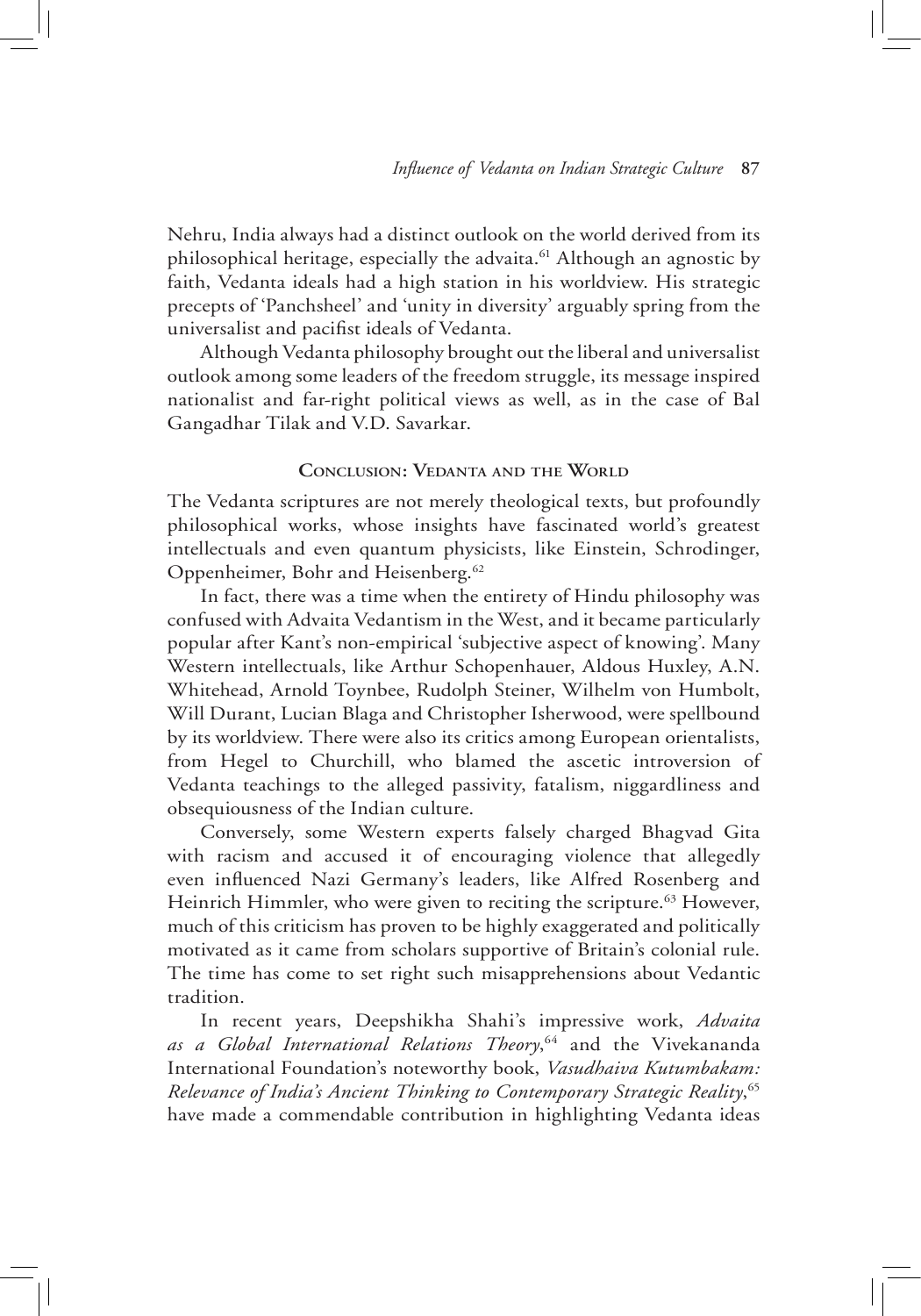within the context of International Relations studies, as well as in the context of Indian strategic culture.

## **Notes**

- 1. Alan Macmillan, 'Strategic Culture and National Ways in Warfare: The British Case', *RUSI Journal*, Vol. 140, No. 5, October 1995, p. 33.
- 2. Michael Liebig, 'India's Strategic Culture and its Kautilyan Lineage', *Journal of the United Service Institution of India*, Vol. CL, No. 622, October– December 2020.
- 3. Pierre Bourdieu, *The Logic of Practice*, Cambridge: Polity Press, 1990, p. 54.
- 4. N. Radhakrishnan, 'Gandhi in the Globalised Context', Transnational Foundation for Peace and Future Research, available at https://www. mkgandhi.org/articles/Radhakrishnan.htm, accessed on 20 September 2021.
- 5. *Mundaka Upanishad*, Vol. III, section 1, verse 6, available at https://www. wisdomlib.org/hinduism/book/mundaka-upanishad-shankara-bhashya/d/ doc145127.html, accessed on 20 September 2021.
- 6. *Maha Upanishad*, section 6, verses 71–75.
- 7. Suresh Kumar Goel, 'Cultural Diplomacy as the Pillar of India's Foreign Policy and Vasudhaiv Kutumbakam', Speech delivered at Calicut University, 25 June 2019, available at https://www.mea.gov.in/ distinguished-lectures-detail.htm?825, accessed on 20 September 2021.
- 8. Abhay K., 'How India can Popularise "Vasudhaiva Kutumbakam" like its Yoga and Diwali', *Daily* O, 28 January 2018, available at https://www. dailyo.in/arts/vedas-upanishads-ancient-india-narendra-modi-vasudhaivakutumbakam-united-nations/story/1/22026.html, accessed on 20 September 2021.
- 9. Ibid.
- 10. Theos Bernard, *Hindu Philosophy*, Delhi: Motilal Banarasidass, 1947.
- 11. Klaus K. Klostermaier, *Mythologies and Philosophies of Salvation in the Theistic Traditions of India*, Wilfrid Laurier University Press.
- 12. Stafford Betty, 'Dvaita, Advaita, and Viśistādvaita: Contrasting Views of Mokṣa', *Asian Philosophy*, Vol. 20, No. 2, 2010, pp. 215–224, doi:10.1080/ 09552367.2010.484955.
- 13. Klaus G. Witz, *The Supreme Wisdom of the Upaniśads: An Introduction*, New Delhi: Motilal Banarsidass, 1998.
- 14. 'We uphold unity because Brahman alone exists with all other entities as his modes. We uphold both unity and plurality, as the one Brahman himself has all the physical and spiritual entities as his modes and thus exists qualified by a plurality.' See *Vedarthasangraha* by Sri Ramanujacharya, para 117.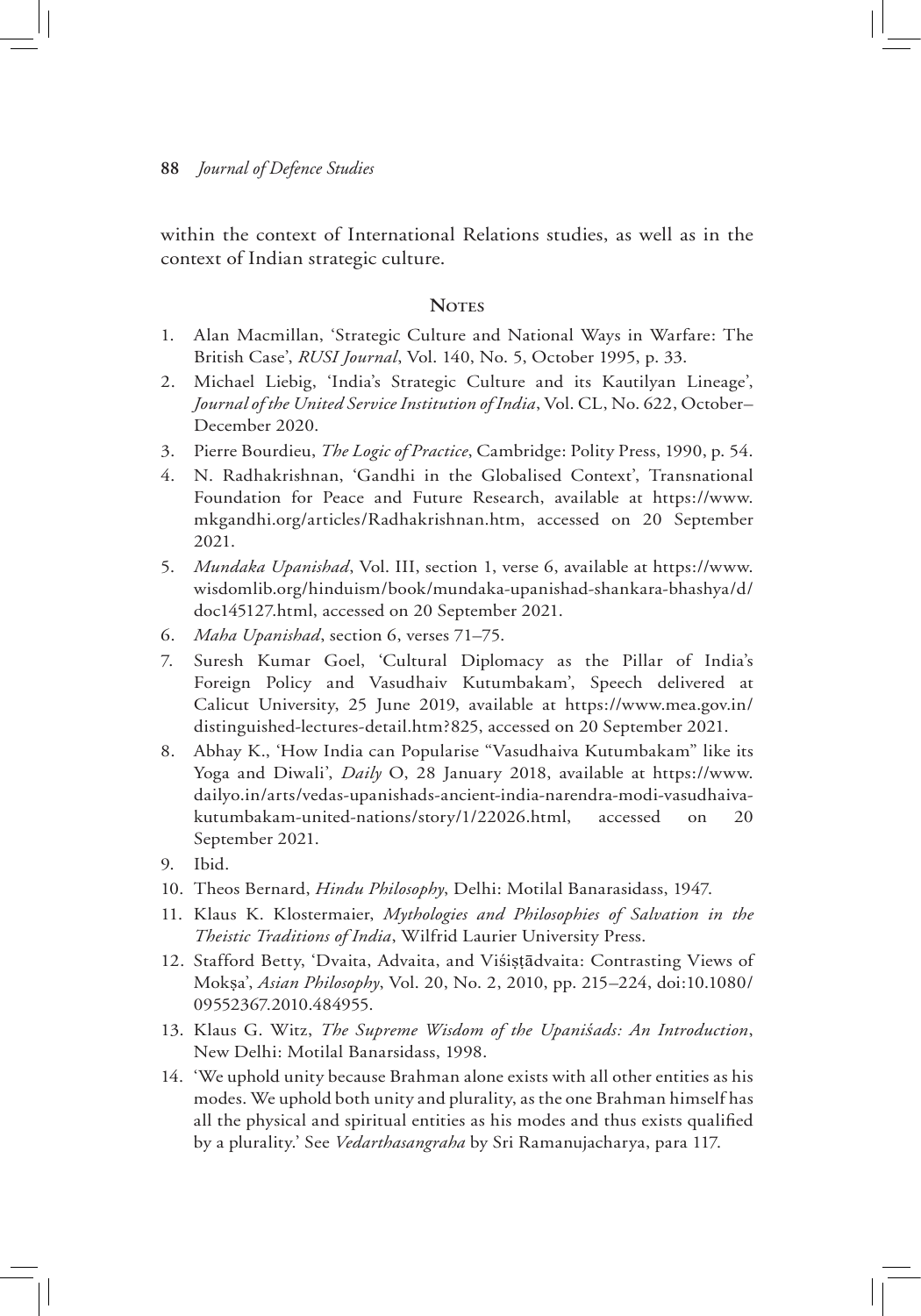- 15. Prachi Mankani, 'S Jaishankar Equates Mahabharata Analogy to Diplomacy, Says "There is a Lot of Learning"', 5 September 2020, available at https:// www.republicworld.com/india-news/politics/s-jaishankar-equatesmahabharata-analogy-to-diplomacy.html, accessed on 20 September 2021.
- 16. Arvind Sharma, *Advaita Vedānta: An Introduction*, Delhi: Motilal Banarsidass, 2007.
- 17. S. Radhakrishnan (trans.), *The Principal Upanishads*, London and New Delhi: Allen & Unwin and HarperCollins India, 1994(1953).
- 18. Ibid.
- 19. Sengaku Mayeda and John M. Koller (trans), *A Thousand Teachings: The Upadeshasahasri of Sankara*, 1992.
- 20. A.C. Das, 'Brahman and Māyā in Advaita Metaphysics', *Philosophy East and West*, Vol. 2, No. 2, 1952.
- 21. Radhakrishnan, *The Principal Upanishads*, n. 17.
- 22. Ibid.
- 23. S. Radhakrishnan (trans.), *The Principal Upanishads*, New Delhi: HarperCollins, 2006 (1953).
- 24. Ben-Ami Scharfstein, *A Comparative History of World Philosophy: From the Upanishads to Kant*, State University of New York Press, 1998, pp. 376–377 with footnotes.
- 25. Ibid.
- 26. 'Invocation to the Gita', in Eknath Easwaran, *The Bhagavad Gita for Daily Living: Commentary, Translation, and Sanskrit Text*, Berkeley, CA: Blue Mountain Center of Meditation, 1975, pp. 393–399.
- 27. S.J. Rosen, *Essential Hinduism*, Westport, CT: Greenwood Press, 2006.
- 28. Barbara Stoler Miller (trans.), *The Bhagavad-Gita: Krishna's Counsel in Time of War*, New York: Bantam Books, 2004.
- 29. C. Rangrajan and S.K. Patel, *Shree Krishna and Bhagvat Gita on Man's Dharma: A Commentary on the Bhagavat Gita from the View Point of Science and Secularism*, Sharada Publishing House, 2008.
- 30. Miller, *The Bhagavad-Gita*, n. 28.
- 31. Ibid.
- 32. Jeffrey Moses, *Oneness: Great Principles Shared by All Religions*, Random House Publishing, 2002, p. 12.
- 33. Radhakrishnan, *The Principal Upanishads*, n. 17.
- 34. Miller, T*he Bhagavad-Gita* (10.4–5), n. 28.
- 35. Ibid. (10.13.8–12).
- 36. Roopa Pai (trans.), *The Gita for Children*, Hachette India, 2015.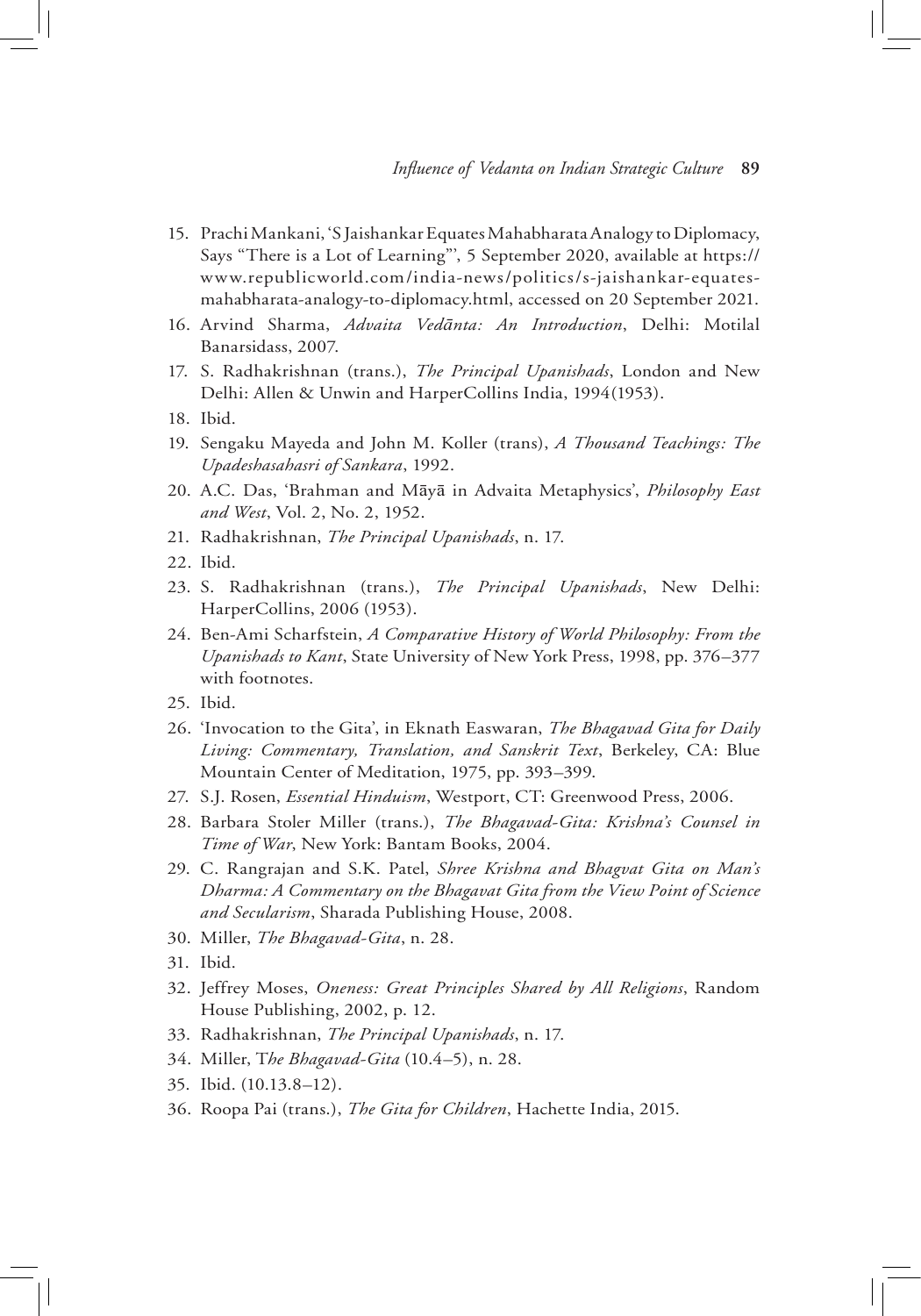- 37. Kaushik Roy, *Hinduism and the Ethics of Warfare in South Asia: From Antiquity to the Present*, Cambridge: Cambridge University Press, 2012, p. 28.
- 38. *DoD Dictionary of Military and Associated Terms*, Joint Publication 1-02, 2008.
- 39. Swami Krishnananda, 'The Mandukya Upanishad', The Divine Life Society, https://www.swami-krishnananda.org/disc/disc\_74.html, accessed on 20 September 2021.
- 40. Radhakrishnan, *The Principal Upanishads*, n. 17.
- 41. Swami Gambhirananda, *Brahma-Sutra-Bhashya of Shri Sankaracharya*, Vol. II, Calcutta: Advaita Ashrama/ Eastend Printers, 1956, pp. iii. 6.
- 42. Swami Nikilananda (trans.), *The Mundakya Upanishad: With Gaudapada's Karika and Shankara's Commentary*, 6th edition, 11th reprint, Calcutta: Advaita Ashrama, 2006.
- 43. Carl von Clausewitz, *On War*, New Jersey: Princeton University Press, 1984(1832), p. 87.
- 44. Miller, *The Bhagavad-Gita*, n. 28.
- 45. Ibid.
- 46. 'All warfare is based on deception', famous quote from Tsun Zu's *Art of War*, chapter 1, verse 18.
- 47. Isaac Wanasika and Terry Adler, 'Deception as Strategy: Context and Dynamics', *Journal of Managerial Issues*, Vol. 23, No. 3, 2011, pp. 364–378.
- 48. P.K. Gautam, *The Nitisara by Kamandaka: Continuity and Change from Kautilya's Arthashastra*, MP-IDSA Monograph No. 63, 2019.
- 49. P.K. Gautam, 'Understanding Kautilya's Four Upayas', Comment, MP-IDSA, 20 June 2013.
- 50. S.A.A. Rizvi, *The Wonder That Was India—Volume I (1200–1700)*, London: Sidgwick and Jackson, 1987.
- 51. Muzaffar Alam, *The Languages of Political Islam in India c. 1200–1800*, Delhi: Permanent Black, 2004.
- 52. Gorge S.A. Ranking, *A History of India: Muntakhab-ut-Tawarikh by Al Badaoni*, New Delhi: Atlantic Publishers, reprinted by Mehra Offset Press, 1990, pp. 324–325.
- 53. Alexander Rogers and Henry Beveridge, *Tuzuk-i-Jahangiri or Memoirs of Jahangir*, Atlantic Publishers, 1989.
- 54. Ranking, *A History of India*, n. 52.
- 55. Rizvi, *The Wonder That Was India*, n. 50.
- 56. Andrew J. Nicholson, *Unifying Hinduism: Philosophy and Identity in Indian Intellectual History*, Columbia University Press, 2013.